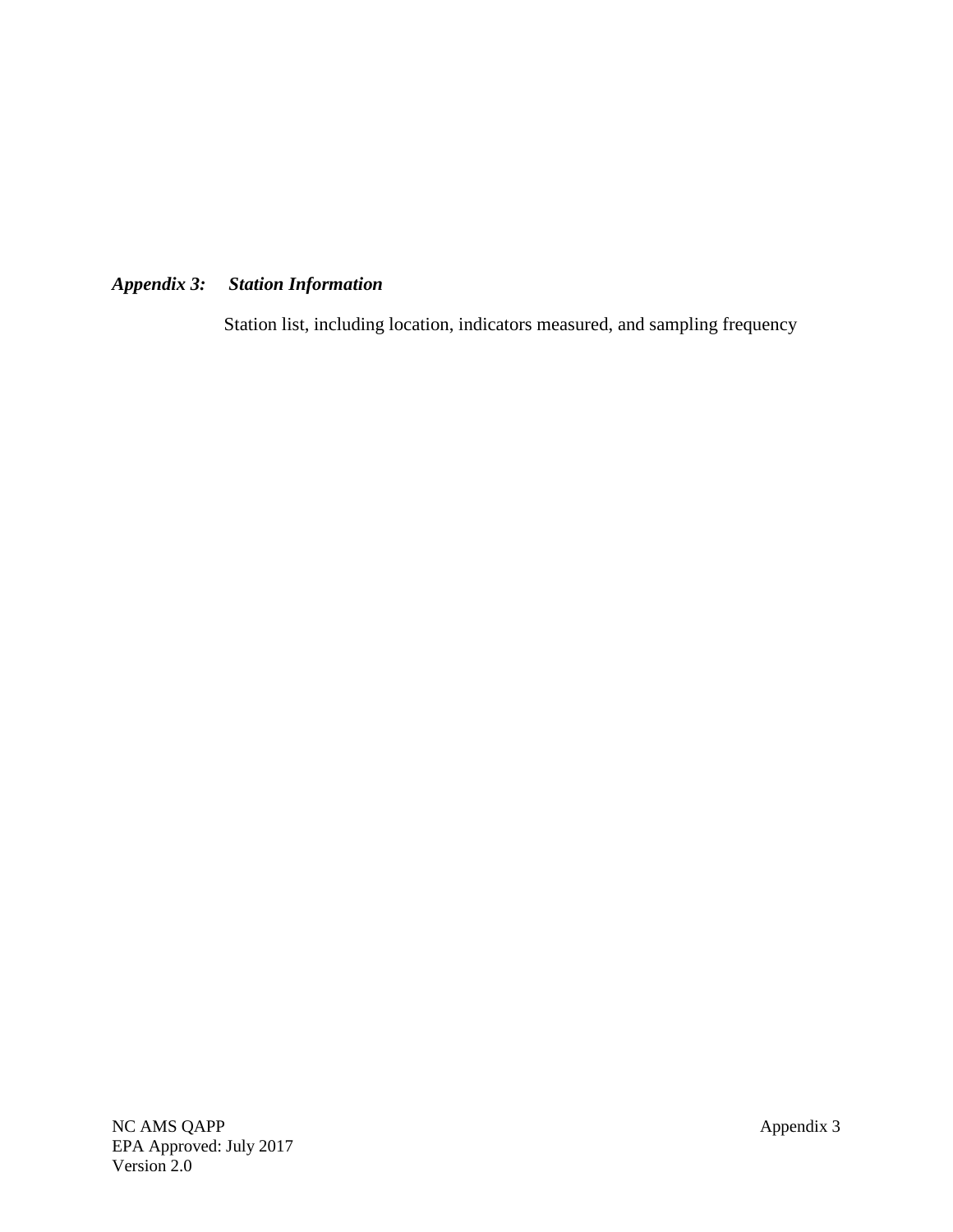NC AMS QAPP Appendix EPA Approved: July 2017 Version 2.0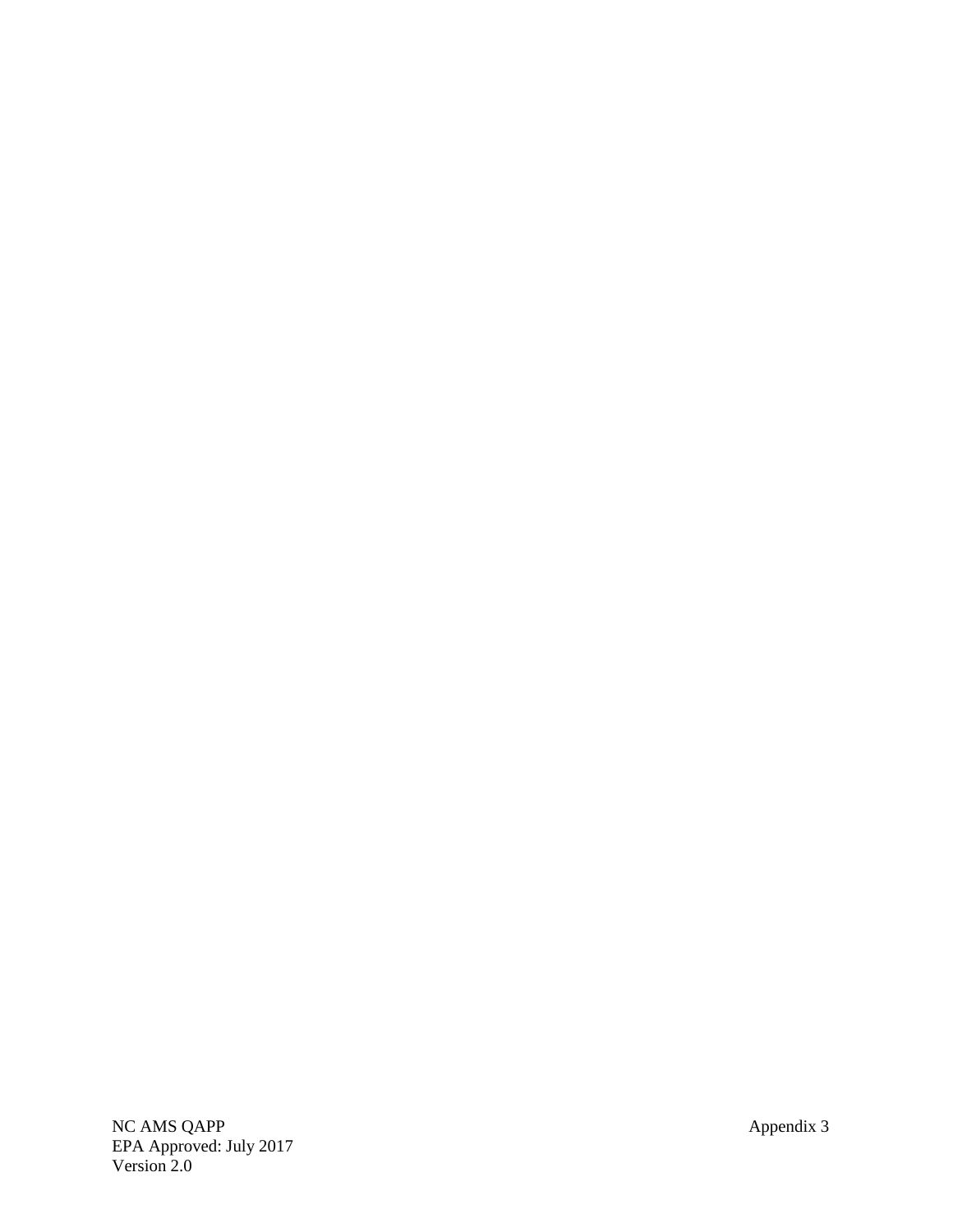|                          | Key to Field Measurement Codes:<br>Sur: Surface; measured at 0.1m depth only<br>Pr1: Profile 1; measured at 0.1m and at every meter to bottom<br>Pr2: Profile 2; measured at 0.1m, mid-depth (half depth to bottom), and bottom only |                      | Key to Sampling Methods:<br>G: Grab sample at 0.1m<br>Ph: Composite sample of photic zone (2 x Secchi depth)<br>F: Field filtered through a 0.45um pore filter |                                       |                            |                                   |                                   |                             |               |             | Key to sampling frequency:<br>(M): Once monthly<br>(W): Once weekly<br>(EOW): Every other week |         |                     |               |                       |                |               |               | (Q1): sampled January, April, July, October<br>(Q2): sampled February, May, August, November<br>(Q3): sampled March, June, September, December |              |                                    |                |
|--------------------------|--------------------------------------------------------------------------------------------------------------------------------------------------------------------------------------------------------------------------------------|----------------------|----------------------------------------------------------------------------------------------------------------------------------------------------------------|---------------------------------------|----------------------------|-----------------------------------|-----------------------------------|-----------------------------|---------------|-------------|------------------------------------------------------------------------------------------------|---------|---------------------|---------------|-----------------------|----------------|---------------|---------------|------------------------------------------------------------------------------------------------------------------------------------------------|--------------|------------------------------------|----------------|
|                          |                                                                                                                                                                                                                                      |                      |                                                                                                                                                                |                                       |                            |                                   |                                   |                             | <b>FIELD</b>  |             |                                                                                                |         |                     |               |                       | <b>SAMPLES</b> |               |               |                                                                                                                                                |              | <b>QUARTERLY</b><br><b>SAMPLES</b> |                |
| <b>Station</b><br>number | Location                                                                                                                                                                                                                             | Latitude             | Longitude                                                                                                                                                      | County                                | Region                     | Index                             | <b>Stream classification</b>      | S <sub>pec</sub><br>阻<br>Ō, | ield<br>bserv | ecchi depth | alinity                                                                                        | hloride | hlorophyll <i>a</i> | olor          | cal coliform          | uoride         |               | il and grease | ulfate                                                                                                                                         | urbidity     | S.                                 | ē              |
| A1520000                 | BROAD RIV AT SR 1181 NR ROCK SPRINGS                                                                                                                                                                                                 | 35.39366             | $-82.09476$                                                                                                                                                    | <b>RUTHERFORD</b>                     | ARO                        | $9-(22)$                          |                                   | Sur(M)                      | (M)           |             |                                                                                                |         |                     | $G(M)$ $G(M)$ |                       |                |               |               |                                                                                                                                                | G(M)         | G(Q2)                              | G(Q2)          |
| A2700000                 | SECOND BROAD RIV AT SR 1538 NR LOGAN                                                                                                                                                                                                 | 35.40424             | $-81.87201$                                                                                                                                                    | <b>RUTHERFORD</b>                     | ARO                        | $9-41-(10.5)$                     | WS-IV                             | Sur(M)                      | (M)           |             |                                                                                                |         |                     | $G(M)$ $G(M)$ |                       |                |               |               |                                                                                                                                                | G(M)         | G(Q2)                              | G(Q2)          |
| A4400000<br>A4700000     | SECOND BROAD RIV AT US 221 ALT AT CLIFFSID<br>BROAD RIV AT NC 150 NR BOILING SPRINGS                                                                                                                                                 | 35.23872<br>35.20131 | $-81.76667$<br>$-81.66553$                                                                                                                                     | <b>RUTHERFORD</b><br><b>CLEVELAND</b> | ARO<br><b>MRO</b>          | $9-41-(24.7)$<br>$9-(40.5)$       | WS-IV<br>WS-IV                    | Sur(M)<br>Sur(M)            | (M)<br>(M)    |             |                                                                                                |         |                     | G(M)          | $G(M)$ $G(M)$<br>G(M) |                | G(M)<br>G(M)  |               |                                                                                                                                                | G(M)<br>G(M) | G(Q2)<br>G(O1)                     | G(Q2)<br>G(Q1) |
| A4800000                 | FIRST BROAD RIV AT SR 1530 NR CASAR                                                                                                                                                                                                  | 35.49331             | $-81.68133$                                                                                                                                                    | <b>CLEVELAND</b>                      | <b>MRO</b>                 | $9-50-(1)$                        | WS-V Tr                           | Sur(M)                      | (M)           |             |                                                                                                |         |                     |               | G(M)                  |                |               |               |                                                                                                                                                | G(M)         | G(O1)                              | G(Q1)          |
| A6400000                 | FIRST BROAD RIV AT SR 1140 NR EARL                                                                                                                                                                                                   | 35.21776             | $-81.60773$                                                                                                                                                    | <b>CLEVELAND</b>                      | <b>MRO</b>                 | $9-50-(28)$                       | C                                 | Sur(M)                      | (M)           |             |                                                                                                |         |                     |               | G(M)                  |                | G(M)          |               |                                                                                                                                                | G(M)         | G(O1)                              | G(O1)          |
| A6450000                 | SUGAR BRANCH AT NC 150 NR BOILING SPRINGS                                                                                                                                                                                            | 35.24938             | $-81.62025$                                                                                                                                                    | <b>CLEVELAND</b>                      | <b>MRO</b>                 | $9 - 50 - 32 - 3$                 | $\mathcal{C}$                     | Sur(M)                      | (M)           |             |                                                                                                |         |                     |               | G(M)                  |                |               |               |                                                                                                                                                | G(M)         | G(Q1)                              | G(Q1)          |
| A8600000<br>B0040000     | BUFFALO CRK AT NC 198 NR GROVER<br>HAW RIV AT SR 2109 NR OAK RIDGE                                                                                                                                                                   | 35.17076<br>36.21326 | $-81.51679$<br>-79.9562                                                                                                                                        | <b>CLEVELAND</b><br><b>GUILFORD</b>   | <b>MRO</b><br><b>WSRO</b>  | $9-53-(5)$<br>$16-(1)$            | $\mathbf C$                       | Sur(M)<br>Sur(M)            | (M)<br>(M)    |             |                                                                                                |         |                     | G(M)<br>G(M)  | G(M)<br>G(M)          |                | G(M)          |               |                                                                                                                                                | G(M)<br>G(M) | G(O1)<br>G(O1)                     | G(Q1)<br>G(Q1) |
| B0160000                 | LITTLE TROUBLESOME CRK AT SR 2600 NR REIDSVILLE                                                                                                                                                                                      | 36.28255             | $-79.6116$                                                                                                                                                     | <b>ROCKINGHAM</b>                     | <b>WSRO</b>                | $16 - 7 - (2)$                    | <b>WS-IV NSV</b>                  | Sur(M)                      | (M)           |             |                                                                                                |         |                     | G(M)          | G(M)                  |                | G(M)          |               |                                                                                                                                                | G(M)         | G(Q3)                              | G(O3)          |
| B0210000                 | HAW RIV AT SR 1561 NR ALTAMAHAW                                                                                                                                                                                                      | 36.17864             | 79.50415                                                                                                                                                       | <b>ALAMANCE</b>                       | <b>WSRO</b>                | $16-(10.5)$                       | <b>WS-V NSV</b>                   | Sur(M)                      | (M)           |             |                                                                                                |         |                     | G(M)          | G(M)                  |                | G(M)          |               |                                                                                                                                                | G(M)         | G(Q1)                              | G(Q1)          |
| B0540000                 | N BUFFALO CRK AT SR 2832 NR GREENSBORC                                                                                                                                                                                               | 36.11994             | -79.70818                                                                                                                                                      | <b>GUILFORD</b>                       | <b>WSRO</b>                | $16 - 11 - 14 - 1$                |                                   | Sur(M)                      | (M)           |             |                                                                                                |         |                     | G(M)          | G(M)                  |                | G(M)          |               |                                                                                                                                                | G(M)         | G(Q1)                              | G(Q1)          |
| B0750000<br>B0840000     | S BUFFALO CRK AT SR 2821 AT MCLEANSVILLE<br>REEDY FORK AT NC 87 AT OSSIPEE                                                                                                                                                           | 36.11278<br>36.17299 | -79.67181<br>-79.51026                                                                                                                                         | <b>GUILFORD</b><br><b>ALAMANCE</b>    | WSRC<br><b>WSRO</b>        | $16 - 11 - 14 - 2$<br>$16-11-(9)$ |                                   | Sur(M)<br>Sur(M)            | (M)<br>(M)    |             |                                                                                                |         |                     | G(M)<br>G(M)  | G(M)<br>G(M)          |                | G(M)<br>G(M)  |               |                                                                                                                                                | G(M)<br>G(M) | G(O1)<br>G(O1)                     | G(Q1)<br>G(Q1) |
| B1095000                 | JORDAN CRK AT SR 1754 NR UNION RIDGE                                                                                                                                                                                                 | 36.18898             | $-79.39484$                                                                                                                                                    | <b>ALAMANCE</b>                       | <b>WSRO</b>                | $16-14-6-(0.5)$                   | WS-II HOW NSW                     | Sur(M)                      | (M)           |             |                                                                                                |         |                     |               | G(M)                  |                |               |               |                                                                                                                                                | G(M)         | G(O1)                              | G(O1)          |
| B1140000                 | HAW RIV AT NC 49N AT HAW RIVER                                                                                                                                                                                                       | 36.08889             | $-79.36822$                                                                                                                                                    | <b>ALAMANCE</b>                       | <b>WSRC</b>                | $16-10.5$                         | <b>WS-V NSW</b>                   | Sur(M)                      | (M)           |             |                                                                                                |         |                     | G(M)          | G(M)                  |                | G(M)          |               |                                                                                                                                                | G(M)         | G(Q1)                              | G(Q1)          |
| B1260000                 | TOWN BRANCH AT SR 2109 NR GRAHAM                                                                                                                                                                                                     | 36.04734             | $-79.36906$                                                                                                                                                    | <b>ALAMANCE</b>                       | <b>WSRO</b>                | $16-17$                           | WS-V N                            | Sur(M)                      | (M)           |             |                                                                                                |         |                     |               | G(M)                  |                | G(M)          |               |                                                                                                                                                | G(M)         | G(Q1)                              | G(Q1)          |
| B1960000                 | BIG ALAMANCE CRK AT SR 2116 AT SWEPSONSVILLE                                                                                                                                                                                         | 36.01774             | 79.36703                                                                                                                                                       | <b>ALAMANCE</b>                       | <b>WSRO</b>                | $16-19-(4.5)$                     |                                   | Sur(M)                      | (M)           |             |                                                                                                |         |                     |               | G(M)                  |                | G(M)          |               |                                                                                                                                                | G(M)         | G(O1)                              | G(Q1)          |
| B1980000<br>B2100000     | HAW RIV AT SR 2171 AT SAXAPAHAW<br>HAW RIV AT SR 1713 NR BYNUM                                                                                                                                                                       | 35.9461<br>35,77165  | -79.3221<br>79.14497                                                                                                                                           | <b>ALAMANCE</b><br><b>CHATHAM</b>     | <b>WSRC</b><br><b>RRO</b>  | $16-(10.5)$<br>16-028.875         | WS-IV NSW                         | Sur(M)<br>Sur(EOW)          | (M)<br>(EOW)  |             |                                                                                                |         |                     | G(M)<br>G(M)  | G(M)<br>G(M)          |                | G(EOW)        |               |                                                                                                                                                | G(M)<br>G(M) | G(O1)<br>G(EOW)                    | G(O1)<br>G(O3) |
| B2450000                 | ROBESON CRK AT BOAT ACCESS OFF SR 1943 NR HANKS                                                                                                                                                                                      | 35.70315             | -79.10027                                                                                                                                                      | <b>CHATHAM</b>                        | <b>RRO</b>                 | $16-(37.5)$                       | WS-IV B NSW CA                    | Sur(M)                      | (M)           |             |                                                                                                |         | G(M)                |               | G(M)                  |                | G(M)          |               |                                                                                                                                                | G(M)         | G(03)                              | G(Q3)          |
| B3040000                 | NEW HOPE CRK AT SR 1107 NR BLANDS                                                                                                                                                                                                    | 35.88474             | 78.96563                                                                                                                                                       | <b>DURHAM</b>                         | <b>RRO</b>                 | $16-41-1-(11.5)$                  | <b>WS-IV NSW</b>                  | Sur(EOW)                    | (EOW)         |             |                                                                                                |         |                     |               | G(M)                  |                | G(EOW)        |               |                                                                                                                                                | G(M)         | G(EOW)                             | G(Q3)          |
| B3660000                 | NORTHEAST CRK AT SR 1100 NR NELSON                                                                                                                                                                                                   | 35.87243             | 78.91322                                                                                                                                                       | <b>DURHAM</b>                         | <b>RRO</b>                 | $16 - 41 - 1 - 17 - (0.7)$        | WS-IV NSW                         | Sur(EOW)                    | (EOW)         |             |                                                                                                |         |                     |               | G(M)                  |                | G(EOW)        |               |                                                                                                                                                | G(M)         | G(EOW)                             | G(Q3)          |
| B3900000<br>B4050000     | MORGAN CRK AT SR 1726 NR FARRINGTON<br>HAW RIV BELOW JORDAN DAM NR MONCURE                                                                                                                                                           | 35.86115<br>35.65342 | $-79.01$<br>79.06728                                                                                                                                           | <b>CHATHAM</b><br><b>CHATHAM</b>      | <b>RRO</b><br><b>RRO</b>   | $16-41-2-(5.5)$<br>$16-(42)$      | WS-IV NSW<br>WS-IV                | Sur(EOW)<br>Sur(M)          | (EOW)<br>(M)  |             |                                                                                                |         |                     |               | G(M)<br>G(M)          |                | G(EOW)        |               |                                                                                                                                                | G(M)<br>G(M) | G(EOW)<br>G(Q3)                    | G(O3)<br>G(Q3) |
| B4210000                 | W FORK DEEP RIV AT SR 1818 NR HIGH POINT                                                                                                                                                                                             | 36.04658             | $-80.01407$                                                                                                                                                    | <b>GUILFORD</b>                       | <b>WSRO</b>                | $17-3-(0.7)$                      | WS-IV CA*                         | Sur(M)                      | (M)           |             |                                                                                                |         | G(M)                | G(N)          | G(M)                  |                | G(M)          |               |                                                                                                                                                | G(M)         | G(Q2)                              | G(Q2)          |
| B4240000                 | E FORK DEEP RIV AT SR 1541 NR HIGH POINT                                                                                                                                                                                             | 36.03727             | 79.94576                                                                                                                                                       | <b>GUILFORD</b>                       | <b>WSRO</b>                | $17-2-(0.3)$                      | $WS$ -IV*                         | Sur(M)                      | (M)           |             |                                                                                                |         |                     |               | G(M)                  |                | G(M)          |               |                                                                                                                                                | G(M)         | G(O2)                              | G(Q2)          |
| B4890000                 | HASKETT CRK AT SR 2128 NR CENTRAL FALLS                                                                                                                                                                                              | 35.76792             | -79.77898                                                                                                                                                      | <b>RANDOLPH</b>                       | <b>WSRO</b>                | $17 - 12$                         | $\mathbb C$                       | Sur(M)                      | (M)           |             |                                                                                                |         |                     |               | G(M)                  |                | G(M)          |               |                                                                                                                                                | G(M)         | G(O2)                              | G(O2)          |
| B5190000                 | DEEP RIV AT SR 1456 NR HIGH FALLS                                                                                                                                                                                                    | 35.50049             | 79.58135                                                                                                                                                       | <b>MOORE</b>                          | <b>FRO</b>                 | $17-(10.5)$                       | $\mathbf C$                       | Sur(M)                      | (M)           |             |                                                                                                |         |                     |               | G(M)                  |                | G(M)          |               |                                                                                                                                                | G(M)         | G(O1)                              | G(O1)          |
| B5480000<br>B5575000     | BEAR CRK AT NC 705 AT ROBBINS<br>DEEP RIV AT NC 42 AT CARBONTON                                                                                                                                                                      | 35.44073<br>35.52004 | 79.58857<br>79.34854                                                                                                                                           | <b>MOORE</b><br><b>CHATHAM</b>        | <b>FRO</b><br><b>RRO</b>   | $17-26-(6)$<br>$17-(32.5)$        | $\mathcal{C}$<br><b>WS-IV HOW</b> | Sur(M)<br>Sur(M)            | (M)<br>(M)    |             |                                                                                                |         | G(M)                |               | G(M)<br>G(M)          |                | G(M)          |               |                                                                                                                                                | G(M)<br>G(M) | G(Q1)<br>G(Q3)                     | G(Q1)<br>G(Q3) |
| B6000000                 | ROCKY RIV AT NC 902 NR PITTSBORO                                                                                                                                                                                                     | 35.67865             | 79.28983                                                                                                                                                       | <b>CHATHAM</b>                        | <b>RRO</b>                 | $17-43-(8)$                       | WS-III CA                         | Sur(M)                      | (M)           |             |                                                                                                |         |                     |               | G(M)                  |                | G(M)          |               |                                                                                                                                                | G(M)         | G(Q3)                              | G(Q3)          |
| B6040300                 | DEEP RIV AT SR 1011 OLD US 1 NR MONCURE                                                                                                                                                                                              | 35.61759             | 79.09119                                                                                                                                                       | <b>CHATHAM</b>                        | <b>RRO</b>                 | $17-(43.5)$                       | WS-IV                             | Sur(M)                      | (M)           |             |                                                                                                |         |                     |               | G(M)                  |                |               |               |                                                                                                                                                | G(M)         | G(Q3)                              | G(O3)          |
| B6370000                 | CAPE FEAR RIV AT US 401 AT LILLINGTON                                                                                                                                                                                                | 35,40653             | -78.8135                                                                                                                                                       | <b>HARNETT</b>                        | <b>FRO</b>                 | $18-(16.7)$                       | WS-IV                             | Sur(M)                      | (M)           |             |                                                                                                |         |                     |               | G(M)                  |                | G(M)          |               |                                                                                                                                                | G(M)         | G(O2)                              | G(Q2)          |
| B6830000<br>B7245000     | UPPER LITTLE RIV AT SR 2021 NR LILLINGTON<br>LOWER LITTLE RIV AT SR 2023 NR LOBELIA                                                                                                                                                  | 35.32656<br>35.20371 | 78.72378<br>79.21592                                                                                                                                           | <b>HARNETT</b><br><b>MOORE</b>        | <b>FRO</b><br><b>FRO</b>   | $18-20-(24.5)$<br>$18-23-(10.7)$  | WS-IV<br>WS-III HOW               | Sur(M)<br>Sur(M)            | (M)<br>(M)    |             |                                                                                                |         |                     |               | G(M)<br>G(M)          |                | G(M)<br>G(M)  |               |                                                                                                                                                | G(M)<br>G(M) | G(Q2)<br>G(O1)                     | G(Q2)<br>G(O1) |
| B7280000                 | LOWER LITTLE RIV AT SR 1451 AT MANCHESTER                                                                                                                                                                                            | 35.19323             | 78.98561                                                                                                                                                       | <b>CUMBERLAND</b>                     | <b>FRO</b>                 | $18-23-(24)$                      | $\mathbb C$                       | Sur(M)                      | (M)           |             |                                                                                                |         |                     |               | G(M)                  |                | G(M)          |               |                                                                                                                                                | G(M)         | G(O2)                              | G(O2)          |
| B7600000                 | CAPE FEAR RIV AT NC 24 AT FAYETTEVILLE                                                                                                                                                                                               | 35.0499              | 78.85745                                                                                                                                                       | <b>CUMBERLAND</b>                     | <b>FRO</b>                 | $18-(26)$                         | $\mathsf C$                       | Sur(M)                      | (M)           |             |                                                                                                |         |                     |               | G(M)                  |                | G(M)          |               |                                                                                                                                                | G(M)         | G(O2)                              | G(Q2)          |
| B7700000                 | ROCKFISH CRK AT SR 1432 NR RAEFORD                                                                                                                                                                                                   | 34.96826             | 79.10959                                                                                                                                                       | HOKE                                  | <b>FRO</b>                 | $18-31-(18)$                      | $\, {\bf B}$                      | Sur(M)                      | (M)           |             |                                                                                                |         |                     |               | G(M)                  |                |               |               |                                                                                                                                                | G(M)         | G(Q2)                              | G(Q2)          |
| B8224000<br>B8300000     | ROCKFISH CRK AT SR 2350 NR CEDAR CREEK<br>CAPE FEAR RIV AT WO HUSKE LOCK NR TAR HEEL                                                                                                                                                 | 34.96101<br>34.83487 | -78.89911<br>78.82263                                                                                                                                          | <b>CUMBERLAND</b><br><b>BLADEN</b>    | <b>FRO</b><br><b>FRO</b>   | $18-31-(23)$                      | $\mathbf C$<br>WS-IV              | Sur(M)<br>Sur(M)            | (M)<br>(M)    |             |                                                                                                |         |                     |               | G(M)                  |                | G(M)          |               |                                                                                                                                                | G(M)         | G(Q2)                              | G(Q2)          |
| B8321000                 | TURNBULL CRK AT SR 1509 NR JOHNSONTOWN                                                                                                                                                                                               | 34.70839             | 78.60078                                                                                                                                                       | <b>BLADEN</b>                         | <b>FRO</b>                 | 18-(26.25)<br>18-46               | C                                 | Sur(M)                      | (M)           |             |                                                                                                |         |                     |               | G(M)                  |                |               |               |                                                                                                                                                | G(M)         | G(Q3)                              | G(Q3)          |
| B8340000                 | CAPE FEAR RIV AT LOCK 2 NR ELIZABETHTOWN                                                                                                                                                                                             | 34.62636             | 78.57678                                                                                                                                                       | <b>BLADEN</b>                         | <b>FRO</b>                 | $18-(26)$                         | $\mathcal{C}$                     | Sur(M)                      | (M)           |             |                                                                                                |         |                     |               |                       |                |               |               |                                                                                                                                                |              |                                    |                |
| B8350000                 | CAPE FEAR RIV AT LOCK 1 NR KELLY                                                                                                                                                                                                     | 34.40376             | -78.29316                                                                                                                                                      | <b>BLADEN</b>                         | <b>WIRO</b>                | $18-(59)$                         | WS-IV Sw                          | Pr2(M)                      | (M)           |             | Pr2(M)                                                                                         |         |                     |               | G(M)                  |                | Ph(M)         |               |                                                                                                                                                | G(M)         | G(Q1)                              | G(Q1)          |
| B8441000                 | LIVINGSTON CRK AT WRIGHT CORPORATION WALKWAY                                                                                                                                                                                         | 34.33527             | 78.20111                                                                                                                                                       | <b>COLUMBUS</b>                       | <b>WIRO</b>                | 18-64                             | C Sw                              | Sur(M)                      | (M)           |             | Sur(M)                                                                                         |         |                     |               | G(M)                  |                | G(M)          |               |                                                                                                                                                | G(M)         | G(Q2)                              | G(O2)          |
| B8450000<br>B8490000     | CAPE FEAR RIV AT NEILS EDDY LANDING NR ACME<br>LITTLE COHARIE CRK AT SR 1414 MINNIE HALL RD NR                                                                                                                                       | 34.35547<br>35.05553 | 78.17942<br>78.53095                                                                                                                                           | <b>COLUMBUS</b><br><b>SAMPSON</b>     | WIRO<br><b>FRO</b>         | $18-(63)$<br>$18-68-1-17$         | C Sw<br>C Sw                      | Pr2(M)<br>Sur(M)            | (M)<br>(M)    |             | Pr2(M)                                                                                         |         |                     |               | G(M)<br>G(M)          |                | G(M)          |               |                                                                                                                                                | G(M)<br>G(M) | G(Q1)<br>G(Q3)                     | G(O1)<br>G(O3) |
| B8545000                 | LITTLE COHARIE CRK AT SR 1240 NR ROSEBORO                                                                                                                                                                                            | 34.92735             | 78.46568                                                                                                                                                       | <b>SAMPSON</b>                        | <b>FRO</b>                 | $18-68-1-17$                      | $C$ Sw                            | Sur(M)                      | (M)           |             |                                                                                                |         |                     |               | G(M)                  |                |               |               |                                                                                                                                                | G(M)         | G(Q3)                              | G(Q3)          |
| B8580000                 | GREAT COHARIE CRK AT SR 1311 NR CLINTON                                                                                                                                                                                              | 35.02483             | -78.3717                                                                                                                                                       | <b>SAMPSON</b>                        | <b>FRO</b>                 | $18-68-1$                         | C Sw                              | Sur(M)                      | (M)           |             |                                                                                                |         |                     |               | G(M)                  |                | G(M)          |               |                                                                                                                                                | G(M)         | G(Q3)                              | G(O3)          |
| B8725000                 | SIX RUNS CRK AT SR 1960 NR TAYLORS BRIDGE                                                                                                                                                                                            | 34.852               | $-78.2448$                                                                                                                                                     | <b>SAMPSON</b>                        | <b>FRO</b>                 | $18-68-2-(11.5)$                  | C Sw ORW                          | Sur(M)                      | (M)           |             |                                                                                                |         |                     |               | G(M)                  |                | G(M)          |               |                                                                                                                                                | G(M)         | G(Q3)                              | G(O3)          |
| B8750000                 | BLACK RIV AT NC 411 NR TOMAHAWK                                                                                                                                                                                                      | 34.7544              | -78.2891                                                                                                                                                       | <b>SAMPSON</b>                        | <b>FRO</b>                 | 18-68                             | C Sw ORW                          | Sur(M)                      | (M)           |             |                                                                                                |         |                     |               | G(M)                  |                | G(M)          |               |                                                                                                                                                | G(M)         | G(Q3)                              | G(O3)          |
| B8919000<br>B9013000     | SOUTH RIV AT SR 1503 NR PARKERSBURG<br>BLACK RIV AT RACCOON ISLAND NR HUGGINS                                                                                                                                                        | 34.81218<br>34.37201 | 78.45684<br>-78.07212                                                                                                                                          | <b>BLADEN</b><br><b>PENDER</b>        | <b>FRO</b><br><b>WIRO</b>  | $18-68-12-(8.5)$<br>18-68         | C Sw ORW<br>C Sw ORW              | Sur(M)<br>Pr2(M)            | (M)<br>(M)    |             | Pr2(M)                                                                                         |         |                     |               | G(M)<br>G(M)          |                | G(M)<br>Ph(M) |               |                                                                                                                                                | G(M)<br>G(M) | G(O3)<br>G(Q1)                     | G(O3)<br>G(Q1) |
| B9020000                 | CAPE FEAR RIV DNS HALE PT LANDING NR PHOENIX                                                                                                                                                                                         | 34.31808             | 78.02639                                                                                                                                                       | <b>BRUNSWICK</b>                      | <b>WIRO</b>                | $18-(63)$                         | C Sw                              | Pr2(M)                      | (M)           |             | Pr2(M)                                                                                         |         |                     |               | G(M)                  |                | Ph(M)         |               |                                                                                                                                                | G(M)         | G(Q1)                              | G(Q1)          |
| B9050000                 | CAPE FEAR RIV AT NAVASSA                                                                                                                                                                                                             | 34.26118             | 77.98907                                                                                                                                                       | <b>BRUNSWICK</b>                      | <b>WIRO</b>                | $18-(71)$                         | SC                                | Pr2(M)                      | (M)           |             | Pr2(M)                                                                                         |         |                     |               | G(M)                  |                |               |               |                                                                                                                                                | G(M)         | G(Q1)                              |                |
| B9080000                 | NORTHEAST CAPE FEAR RIV AT SR 1937 NR MT OLIVE                                                                                                                                                                                       | 35.1914              | 78.01759                                                                                                                                                       | <b>WAYNE</b>                          | <b>WIRO</b>                | $18-74-(1)$                       | C Sw                              | Sur(M)                      | (M)           |             | Sur(M)                                                                                         | M       |                     |               |                       |                |               |               |                                                                                                                                                |              |                                    |                |
| B9090000<br>B9190500     | NORTHEAST CAPE FEAR RIV AT NC 403 NR WILLIAMS<br>GOSHEN SWAMP AT SR 1004 NR WESTBROOK CROSSROAD                                                                                                                                      | 35.17839<br>35.0535  | 77.98072<br>$-77.9474$                                                                                                                                         | <b>DUPLIN</b><br><b>DUPLIN</b>        | <b>WIRO</b><br><b>WIRO</b> | $18-74-(1)$<br>18-74-19           | $\mathrm{C}\:\mathrm{Sw}$<br>C Sw | Sur(M)<br>Sur(M)            | (M)<br>(M)    |             | Sur(M)<br>Sur(M)                                                                               |         |                     |               | G(M)<br>G(M)          |                | G(M)<br>G(M)  |               |                                                                                                                                                | G(M)<br>G(M) | G(Q1)<br>G(Q1)                     | G(Q1)<br>G(O1) |
| B9196000                 | NORTHEAST CAPE FEAR RIV AT SR 1961 AT HALLSVILLE                                                                                                                                                                                     | 34.90589             | -77.84088                                                                                                                                                      | <b>DUPLIN</b>                         | <b>WIRO</b>                | $18-74-(1)$                       | $C$ Sw                            | Sur(M)                      | (M)           |             | Sur(M)                                                                                         |         |                     |               | G(M)                  |                | G(M)          |               |                                                                                                                                                | G(M)         | G(Q1)                              | G(Q1)          |
| B9470000                 | ROCKFISH CRK AT I 40 AT WALLACE                                                                                                                                                                                                      | 34.71913             | -77.94622                                                                                                                                                      | <b>DUPLIN</b>                         | <b>WIRO</b>                | 18-74-29                          | $C$ Sw                            | Sur(M)                      | (M)           |             | Sur(M)                                                                                         |         |                     |               | G(M)                  |                | G(M)          |               |                                                                                                                                                | G(M)         | G(Q1)                              | G(Q1)          |
| B9480000                 | NORTHEAST CAPE FEAR RIV AT SR 1318 NR WATHA                                                                                                                                                                                          | 34.64594             | -77.87246                                                                                                                                                      | <b>PENDER</b>                         | <b>WIRO</b>                | 18-74-(29.5)                      | C Sw                              | Sur(M)                      | (M)           |             | Sur(M)                                                                                         |         |                     |               | G(M)                  |                | G(M)          |               |                                                                                                                                                | G(M)         | G(O1)                              | G(O1)          |

NC AMS QAPP December 2013<br>Version 1.2 Version 1.2 Appendix 3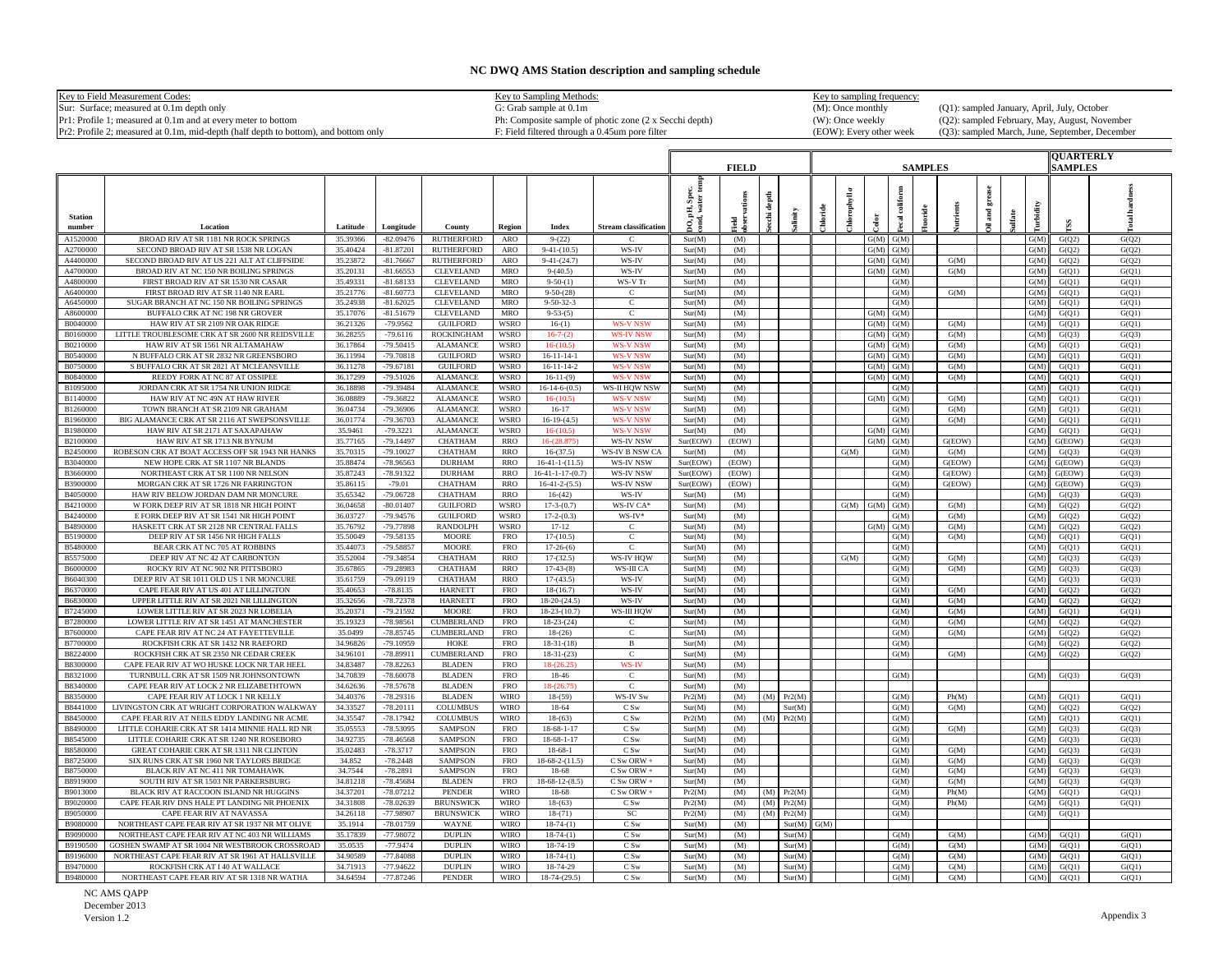|                          | Key to Field Measurement Codes:<br>Sur: Surface; measured at 0.1m depth only<br>Pr1: Profile 1; measured at 0.1m and at every meter to bottom<br>Pr2: Profile 2; measured at 0.1m, mid-depth (half depth to bottom), and bottom only | Key to Sampling Methods:<br>G: Grab sample at 0.1m<br>Ph: Composite sample of photic zone (2 x Secchi depth)<br>F: Field filtered through a 0.45um pore filter |                            |                                          |                          |                                    |                                        |                         |                         | Key to sampling frequency:<br>$(M)$ : Once monthly<br>(W): Once weekly<br>(EOW): Every other week |                  |         |                     |               |              |                | (Q1): sampled January, April, July, October<br>(Q2): sampled February, May, August, November<br>(Q3): sampled March, June, September, December |                     |        |              |                                    |                |
|--------------------------|--------------------------------------------------------------------------------------------------------------------------------------------------------------------------------------------------------------------------------------|----------------------------------------------------------------------------------------------------------------------------------------------------------------|----------------------------|------------------------------------------|--------------------------|------------------------------------|----------------------------------------|-------------------------|-------------------------|---------------------------------------------------------------------------------------------------|------------------|---------|---------------------|---------------|--------------|----------------|------------------------------------------------------------------------------------------------------------------------------------------------|---------------------|--------|--------------|------------------------------------|----------------|
|                          |                                                                                                                                                                                                                                      |                                                                                                                                                                |                            |                                          |                          |                                    |                                        |                         | <b>FIELD</b>            |                                                                                                   |                  |         |                     |               |              | <b>SAMPLES</b> |                                                                                                                                                |                     |        |              | <b>OUARTERLY</b><br><b>SAMPLES</b> |                |
| <b>Station</b><br>number | Location                                                                                                                                                                                                                             | Latitude                                                                                                                                                       | Longitude                  | County                                   | Region                   | Index                              | <b>Stream classification</b>           | Spec.<br>H.<br>੍ਰੰ ਖ਼ੁੱ | ration<br>ield<br>bserv | ecchi depth                                                                                       | alinity          | hloride | hlorophyll <i>a</i> | $_{\rm{der}}$ | cal coliform | noride         | utrients                                                                                                                                       | grease<br>$i$ l and | ulfate | urbidity     | S.                                 | otal hard      |
| B9520000                 | BURGAW CRK AT US 117 AT BURGAW                                                                                                                                                                                                       | 34.56375                                                                                                                                                       | $-77.92202$                | <b>PENDER</b>                            | <b>WIRO</b>              | 18-74-39                           | $C$ Sw                                 | Sur(M)                  | (M)                     |                                                                                                   | Sur(M)           |         | G(M)                |               | G(M)         |                | G(M)                                                                                                                                           |                     |        | G(M)         | G(O1)                              | G(O1)          |
| B9550000                 | LILLINGTON CRK AT SR 1520 NR STAG PARK                                                                                                                                                                                               | 34.50844                                                                                                                                                       | $-77.81537$                | <b>PENDER</b>                            | WIRO                     | 18-74-42                           | C Sw                                   | Sur(M)                  | (M)                     |                                                                                                   | Sur(M)           |         |                     |               | G(M)         |                | G(M)                                                                                                                                           |                     |        | G(M)         | G(O1)                              | G(O1)          |
| B9580000<br>B9740000     | NORTHEAST CAPE FEAR RIV AT US 117 AT CASTLE HAYNE<br>NORTHEAST CAPE FEAR RIV AT NC 133 AT WILMINGTON                                                                                                                                 | 34.36366<br>34.25183                                                                                                                                           | $-77.89645$<br>$-77.95104$ | <b>NEW HANOVER</b><br><b>NEW HANOVER</b> | WIRO<br><b>WIRO</b>      | $18-74-(47.5)$<br>$18-74-(61)$     | B Sw<br>SC <sub>Sw</sub>               | Sur(M)<br>Pr2(M)        | (M)<br>(M)              |                                                                                                   | Sur(M)<br>Pr2(M) |         |                     |               | G(M)<br>G(M) |                | Ph(M)                                                                                                                                          |                     |        | G(M)<br>G(M) | G(O1)<br>G(O1)                     | G(O1)          |
| B9800000                 | CAPE FEAR RIV AT CM 61 AT WILMINGTON                                                                                                                                                                                                 | 34.19431                                                                                                                                                       | $-77.95679$                | <b>NEW HANOVER</b>                       | <b>WIRO</b>              | $18-(71)$                          | SC                                     | Pr2(M)                  | (M)                     |                                                                                                   | Pr2(M)           |         |                     |               | G(M)         |                |                                                                                                                                                |                     |        | G(M)         | G(O1)                              |                |
| B9820000                 | CAPE FEAR RIV AT CM 56 NR WILMINGTON                                                                                                                                                                                                 | 34.14745                                                                                                                                                       | $-77.95263$                | <b>NEW HANOVER</b>                       | WIRO                     | $18-(71)$                          | SC                                     | Pr2(M)                  | (M)                     |                                                                                                   | Pr2(M)           |         |                     |               | G(M)         |                | Ph(M)                                                                                                                                          |                     |        | G(M)         | G(Q1)                              |                |
| C0250000                 | CATAWBA RIV AT SR 1221 NR PLEASANT GARDENS                                                                                                                                                                                           | 35.68597                                                                                                                                                       | $-82.06075$                | <b>MCDOWELL</b>                          | <b>ARO</b>               | $11-(8)$                           | $\overline{c}$                         | Sur(M)                  | (M)                     |                                                                                                   |                  |         |                     |               | G(M)         |                | G(M)                                                                                                                                           |                     |        | G(M)         | G(Q2)                              | G(Q2)          |
| C0550000<br>C1000000     | N FORK CATAWBA RIV AT SR 1552 NR HANKINS                                                                                                                                                                                             | 35.73832                                                                                                                                                       | $-81.98572$<br>$-81.89013$ | <b>MCDOWELI</b><br><b>BURKE</b>          | <b>ARO</b><br><b>ARO</b> | $11-24-(13)$                       | $\overline{C}$<br><b>B HOW</b>         | Sur(M)<br>Sur(M)        | (M)                     |                                                                                                   |                  |         |                     |               | G(M)<br>G(M) |                | G(M)<br>G(M)                                                                                                                                   |                     |        | G(M)<br>G(M) | G(Q2)<br>G(O2)                     | G(O2)          |
| C1230000                 | LINVILLE RIV AT NC 126 NR NEBO<br>CATAWBA RIV AT SR 1304 NR CALVIN                                                                                                                                                                   | 35.79539<br>35.73983                                                                                                                                           | $-81.72436$                | <b>BURKE</b>                             | ARO                      | $11-29-(19)$<br>$11-(32.7)$        | WS-IV                                  | Sur(M)                  | (M)<br>(M)              |                                                                                                   |                  |         |                     |               | G(M)         |                |                                                                                                                                                |                     |        | G(M)         | G(O3)                              | G(Q2)<br>G(Q3) |
| C1370000                 | WILSON CRK AT US 221 NR GRAGG                                                                                                                                                                                                        | 36.09695                                                                                                                                                       | $-81.80743$                | <b>AVERY</b>                             | <b>ARO</b>               | 11-38-34                           | <b>B</b> Tr ORW                        | Sur(M)                  | (M)                     |                                                                                                   |                  |         |                     |               | G(M)         |                | G(M)                                                                                                                                           |                     | G(M)   | G(M)         | G(03)                              | G(Q3)          |
|                          | <b>LOWED</b><br>$AT$ CD $11A$                                                                                                                                                                                                        |                                                                                                                                                                | .8161                      | <b>CALDWEL</b>                           | <b>ARO</b>               | $11-39-(6.5)$                      | WS-IV                                  | Sur(M)                  | (M)                     |                                                                                                   |                  |         |                     |               | G(M)         |                | G(M)                                                                                                                                           |                     |        | G(M)         | G(03)                              | G(03)          |
| C2818000                 | LOWER LITTLE RIV AT SR 1313 NR ALL HEALING SPRINGS                                                                                                                                                                                   | 35.94585                                                                                                                                                       | $-81.23698$                | <b>ALEXANDER</b>                         | <b>MRO</b>               | $11-69-(0.5)$                      |                                        | Sur(M)                  | (M)                     |                                                                                                   |                  |         |                     |               | G(M)         |                |                                                                                                                                                |                     |        | G(M)         | G(Q2)                              | G(Q2)          |
| C3860000<br>C390000      | DUTCHMANS CRK AT SR 1918 AT MOUNTAIN ISLAND<br>CATAWBA RIV AT NC 27 NR THRIFT                                                                                                                                                        | 35.33646<br>35.29818                                                                                                                                           | $-81.01328$<br>$-81.00323$ | <b>GASTON</b><br>MECKLENBURG             | <b>MRO</b><br><b>MRO</b> | $11-119-(0.5)$<br>$11-(117)$       | WS-IV<br>WS-IV CA                      | Sur(M)<br>Sur(M)        | (M)<br>(M)              |                                                                                                   |                  |         | G(M)                |               | G(M)<br>G(M) |                | G(M)                                                                                                                                           |                     |        | G(M)<br>G(M) | G(Q2)<br>G(Q3)                     | G(Q2)<br>G(Q3) |
| C4040000                 | LONG CRK AT SR 2042 NR PAW CREEK                                                                                                                                                                                                     | 35.32846                                                                                                                                                       | $-80.90962$                | <b>MECKLENBURG</b>                       | <b>MRO</b>               | $11-120-(2.5)$                     | WS-IV                                  | Sur(M)                  | (M)                     |                                                                                                   |                  |         |                     |               | G(M)         |                |                                                                                                                                                |                     |        | G(M)         | G(Q2)                              | G(Q2)          |
| C4300000                 | HENRY FORK RIV AT SR 1124 NR HENRY RIVER                                                                                                                                                                                             | 35.68483                                                                                                                                                       | $-81.40346$                | CATAWBA                                  | <b>MRO</b>               | $11-129-1-(12.5)$                  | $\mathcal{C}$                          | Sur(M)                  | (M)                     |                                                                                                   |                  |         |                     |               | G(M)         |                |                                                                                                                                                |                     |        | G(M)         | G(Q2)                              | G(Q2)          |
| C4360000                 | HENRY FORK RIV AT SR 1143 NR BROOKFORD                                                                                                                                                                                               | 35.65832                                                                                                                                                       | $-81.30838$                | CATAWBA                                  | <b>MRO</b>               | $11-129-1-(12.5)$                  | $\mathcal{C}$                          | Sur(M)                  | (M)                     |                                                                                                   |                  |         |                     |               | G(M)         |                |                                                                                                                                                |                     |        | G(M)         | G(Q2)                              | G(O2)          |
| C4370000<br>C4380000     | JACOB FORK AT SR 1924 AT RAMSEY                                                                                                                                                                                                      | 35.59055                                                                                                                                                       | $-81.56712$                | <b>BURKE</b>                             | ARO                      | $11-129-2-(4)$                     | WS-III ORW                             | Sur(M)                  | (M)                     |                                                                                                   |                  |         |                     |               | G(M)         |                | G(M)                                                                                                                                           |                     |        | G(M)         | G(Q2)                              | G(Q2)          |
| C4800000                 | S FORK CATAWBA RIV AT NC 10 NR STARTOWN<br>CLARK CRK AT SR 1008 GROVE ST AT LINCOLNTON                                                                                                                                               | 35.63311<br>35.47532                                                                                                                                           | $-81.30531$<br>$-81.26719$ | CATAWBA<br><b>LINCOLN</b>                | <b>MRO</b><br><b>MRO</b> | $11-129-(0.5)$<br>$11-129-5-(9.5)$ | WS-IV                                  | Sur(M)<br>Sur(M)        | (M)<br>(M)              |                                                                                                   |                  |         |                     |               | G(M)<br>G(M) |                | G(M)                                                                                                                                           |                     |        | G(M)<br>G(M) | G(O2)<br>G(O2)                     | G(Q2)<br>G(Q2) |
| C5170000                 | INDIAN CRK AT SR 1252 NR LABORATORY                                                                                                                                                                                                  | 35.4228                                                                                                                                                        | $-81.2592$                 | <b>LINCOLN</b>                           | <b>MRO</b>               | $11-129-8-(6.5)$                   | WS-IV                                  | Sur(M)                  | (M)                     |                                                                                                   |                  |         |                     |               | G(M)         |                |                                                                                                                                                |                     |        | G(M)         | G(Q2)                              | G(O2)          |
| C5900000                 | LONG CRK AT SR 1456 NR BESSEMER CITY                                                                                                                                                                                                 | 35.30518                                                                                                                                                       | $-81.23264$                | <b>GASTON</b>                            | <b>MRO</b>               | $11-129-16-(4)$                    | $\mathbf C$                            | Sur(M)                  | (M)                     |                                                                                                   |                  |         |                     |               | G(M)         |                | G(M)                                                                                                                                           |                     |        | G(M)         | G(Q2)                              | G(O2)          |
| C6500000                 | S FORK CATAWBA RIV AT NC 7 AT MCADENVILLE                                                                                                                                                                                            | 35.26014                                                                                                                                                       | $-81.0739$                 | <b>GASTON</b>                            | <b>MRO</b>               | $11-129-(15.5)$                    | WS-V                                   | Sur(M)                  | (M)                     |                                                                                                   |                  |         |                     |               | G(M)         |                | G(M)                                                                                                                                           |                     |        | G(M)         | G(O2)                              | G(Q2)          |
| C7000000<br>C7400000     | S FORK CATAWBA RIV AT SR 2524 NR SOUTH BELMONT<br>CATAWBA CRK AT SR 2302 AT SC STATE LINE                                                                                                                                            | 35.16666<br>35.15135                                                                                                                                           | -81.03825<br>$-81.05824$   | <b>GASTON</b><br><b>GASTON</b>           | <b>MRO</b><br><b>MRO</b> | $11-(123.5)$<br>$11-(123.5)$       | WS-V <sub>B</sub><br>WS-V <sub>B</sub> | Sur(M)<br>Sur(M)        | (M)<br>(M)              | M                                                                                                 |                  |         |                     |               | G(M)<br>G(M) |                |                                                                                                                                                |                     |        | G(M)<br>G(M) | G(O3)<br>G(O3)                     | G(O3)<br>G(O3) |
| C8660000                 | CROWDERS CRK AT SC 564 RIDGE RD NR BOWLING GREEN                                                                                                                                                                                     | 35.14374                                                                                                                                                       | $-81.15046$                | <b>YORK</b>                              | <b>MRO</b>               |                                    | <b>FW</b>                              | Sur(M)                  | (M)                     |                                                                                                   |                  |         |                     |               | G(M)         |                | G(M)                                                                                                                                           |                     |        | G(M)         | G(O2)                              | G(O2)          |
| C8896500                 | IRWIN CRK AT IRWIN CRK WWTP NR CHARLOTTE                                                                                                                                                                                             | 35.19801                                                                                                                                                       | $-80.90453$                | <b>MECKLENBURG</b>                       | <b>MRO</b>               | $11 - 137 - 1$                     | $\overline{c}$                         | Sur(M)                  | (M)                     |                                                                                                   |                  |         |                     |               | G(M)         |                |                                                                                                                                                |                     |        | G(M)         | G(Q2)                              | G(Q2)          |
| C9050000                 | SUGAR CRK AT NC 51 AT PINEVILLE                                                                                                                                                                                                      | 35.09067                                                                                                                                                       | -80.89962                  | MECKLENBURG                              | <b>MRO</b>               | $11 - 137$                         | $\mathsf C$                            | Sur(M)                  | (M)                     |                                                                                                   |                  |         |                     |               | G(M)         |                | G(M)                                                                                                                                           |                     |        | G(M)         | G(Q3)                              | G(Q3)          |
| C9210000                 | LITTLE SUGAR CRK AT NC 51 AT PINEVILLE                                                                                                                                                                                               | 35.08502                                                                                                                                                       | 80.88218                   | MECKLENBURG                              | <b>MRO</b>               | $11 - 137 - 8$                     | $\mathsf C$                            | Sur(M)                  | (M)                     |                                                                                                   |                  |         |                     |               | G(M)         |                | G(M)                                                                                                                                           |                     |        | G(M)         | G(Q3)                              | G(Q3)          |
| C9370000<br>C9680000     | MCALPINE CRK AT SR 3356 SARDIS RD NR CHARLOTTE<br>MCALPINE CRK AT SC SR 2964 NR CAMP COX SC                                                                                                                                          | 35.13725<br>35.04101                                                                                                                                           | $-80.76817$<br>$-80.89162$ | MECKLENBURG<br><b>LANCASTER</b>          | <b>MRO</b><br><b>MRO</b> | $11 - 137 - 9$                     | $\mathbf C$<br>FW                      | Sur(M)<br>Sur(M)        | (M)<br>(M)              |                                                                                                   |                  |         |                     |               | G(M)<br>G(M) |                | G(M)<br>G(M)                                                                                                                                   |                     |        | G(M)<br>G(M) | G(O3)<br>G(03)                     | G(Q3)<br>G(03) |
| C9790000                 | SUGAR CRK AT SC 160 NR FORT MILL SC                                                                                                                                                                                                  | 35.00592                                                                                                                                                       | $-80.90221$                | <b>YORK</b>                              | <b>MRO</b>               |                                    | <b>FW</b>                              | Sur(M)                  | (M)                     |                                                                                                   |                  |         |                     |               | G(M)         |                | G(M)                                                                                                                                           |                     |        | G(M)         | G(Q3)                              | G(Q3)          |
| C9819500                 | TWELVE MILE CRK AT NC 16 NR WAXHAW                                                                                                                                                                                                   | 34.95225                                                                                                                                                       | $-80.75581$                | <b>UNION</b>                             | <b>MRO</b>               | 11-138                             | $\mathcal{C}$                          | Sur(M)                  | (M)                     |                                                                                                   |                  |         |                     |               | G(M)         |                | G(M)                                                                                                                                           |                     |        | G(M)         | G(Q3)                              | G(Q3)          |
| D0000050                 | NOTTAWAY RIV AT US 258 NR RIVERDALE VA                                                                                                                                                                                               | 36.56683                                                                                                                                                       | -76.94646                  | SOUTHAMPTON                              | EMT                      |                                    | <b>II</b> Estuarine                    | Pr1(M)                  | (M)                     | M                                                                                                 | Pr1(M)           |         | Ph(M)               |               | G(M)         |                | Ph(M)                                                                                                                                          |                     |        | G(M)         | G(Q2)                              | G(Q2)          |
| D0001800                 | BLACKWATER RIV .5 MI UPS MOUTH NR WYANOKE                                                                                                                                                                                            | 36.55118                                                                                                                                                       | 76.91711                   | <b>GATES</b>                             | EMT                      | 25                                 | <b>BNSW</b>                            | Pr1(M)                  | (M)                     | M<br>(M                                                                                           | Pr1(M)           |         | Ph(M)               |               | G(M)         |                | Ph(M)                                                                                                                                          |                     |        | G(M)         | G(Q3)                              | G(Q3)          |
| D0010000<br>D4150000     | CHOWAN RIV NR RIDDICKSVILLE<br>POTECASI CRK AT NC 11 NR UNION                                                                                                                                                                        | 36.53201<br>36.37121                                                                                                                                           | 76.92096<br>-77.02591      | <b>HERTFORD</b><br><b>HERTFORD</b>       | <b>EMT</b><br>EMT        | 25<br>$25 - 4 - 8$                 | <b>B NSW</b><br>C <sub>NSW</sub>       | Pr1(M)<br>Sur(M)        | (M)<br>(M)              |                                                                                                   | Pr1(M)<br>Sur(M) |         | Ph(M)<br>G(M)       |               | G(M)<br>G(M) |                | Ph(M)<br>G(M)                                                                                                                                  |                     |        | G(M)<br>G(M) | G(Q3)<br>G(Q3)                     | G(Q3)<br>G(O3) |
| D5000000                 | MEHERRIN RIV AT SR 1175 PARKERS FERRY NR COMO                                                                                                                                                                                        | 36.43653                                                                                                                                                       | -76.95332                  | <b>HERTFORD</b>                          | <b>EMT</b>               | $25-4-(5)$                         | <b>B NSW</b>                           | Pr1(M)                  | (M)                     |                                                                                                   | Pr1(M)           |         | Ph(M)               |               | G(M)         |                | Ph(M)                                                                                                                                          |                     |        | G(M)         | G(Q2)                              | G(O2)          |
| D6250000                 | CHOWAN RIV AT US 13 AT WINTON                                                                                                                                                                                                        | 36.40263                                                                                                                                                       | -76.93434                  | <b>HERTFORD</b>                          | EMT                      | 25                                 | <b>B NSW</b>                           | Pr1(M)                  | (M)                     |                                                                                                   | Pr1(M            |         | Ph(M)               |               | G(M)         |                | Ph(M)                                                                                                                                          |                     |        | G(M)         | G(O1)                              | G(O1)          |
| D8356200                 | CHOWAN RIV AT CM 16 NR GATESVILLE                                                                                                                                                                                                    | 36.3236                                                                                                                                                        | $-76.73354$                | <b>GATES</b>                             | EMT                      | 25                                 | <b>B NSW</b>                           | Pr1(M)                  | (M)                     |                                                                                                   | Pr1(M)           |         | Ph(M)               |               | G(M)         |                | Ph(M)                                                                                                                                          |                     |        | G(M)         | G(Q2)                              | G(O2)          |
| D8950000<br>D9490000     | CHOWAN RIV AT CM 7 AT COLERAIN<br>CHOWAN RIV AT US 17 AT EDENHOUSE                                                                                                                                                                   | 36.20983<br>36.0476                                                                                                                                            | $-76.72677$<br>$-76.69611$ | <b>CHOWAN</b><br><b>BERTIE</b>           | EMT<br>EMT               | 25<br>25                           | <b>B NSW</b><br><b>B NSW</b>           | Pr1(M)<br>Pr1(M)        | (M)<br>(M)              |                                                                                                   | Pr1(M<br>Pr1(M   |         | Ph(M)<br>Ph(M)      |               | G(M)<br>G(M) |                | Ph(M)<br>Ph(M)                                                                                                                                 |                     |        | G(M)<br>G(M) | G(O1)<br>G(Q2)                     | G(O1)<br>G(O2) |
| D999500                  | ALBEMARLE SOUND NR EDENTON MID CHANNEL                                                                                                                                                                                               | 35.99002                                                                                                                                                       | $-76.6092$                 | CHOWAN                                   | EMT                      | 26                                 | <b>B NSW</b>                           | Pr1(M)                  | (M)                     |                                                                                                   | Pr1(M            |         | Ph(M)               |               | G(M)         |                | Ph(M)                                                                                                                                          |                     |        | G(M)         | G(Q3)                              | G(O3)          |
| D9995001                 | ALBEMARLE SOUND NR EDENTON N SHORE                                                                                                                                                                                                   | 36.04216                                                                                                                                                       | 76.61279                   | <b>CHOWAN</b>                            | <b>EMT</b>               | $26-1$                             | <b>CNSW</b>                            | Pr1(M)                  | (M)                     |                                                                                                   | Pr1(M            |         |                     |               | G(M)         |                | Ph(M)                                                                                                                                          |                     |        | G(M)         | G(O1)                              | G(O1)          |
| D999500                  | ALBEMARLE SOUND NR EDENTON S SHORE                                                                                                                                                                                                   | 35.94793                                                                                                                                                       | 76,60793                   | <b>CHOWAN</b>                            | <b>EMT</b>               | 30                                 | <b>SB</b>                              | Pr1(M)                  | (M)                     |                                                                                                   | Pr1(M)           |         |                     |               | G(M)         |                | Ph(M)                                                                                                                                          |                     |        | G(M)         | G(O2)                              |                |
| E0150000<br>E0850000     | FRENCH BROAD RIV AT US 178 AT ROSMAN<br>DAVIDSON RIV AT US 64 NR BREVARD                                                                                                                                                             | 35.142<br>35.273                                                                                                                                               | $-82.82401$<br>$-82.706$   | <b>TRANSYLVANIA</b><br>TRANSYLVANIA      | <b>ARO</b><br><b>ARO</b> | $6-(1)$<br>$6 - 34 - (15.5)$       | <b>B</b> Tr<br>WS-V B Tr               | Sur(M)<br>Sur(M)        | (M)<br>(M)              |                                                                                                   |                  |         |                     |               | G(M)<br>G(M) |                | G(M)                                                                                                                                           |                     |        | G(M)<br>G(M) | G(Q3)<br>G(Q3)                     | G(Q3)<br>G(Q3) |
| E1270000                 | FRENCH BROAD RIV AT SR 1503 AT BLANTYRE                                                                                                                                                                                              | 35.29898                                                                                                                                                       | $-82.62364$                | TRANSYLVANIA                             | <b>ARO</b>               | $6-(27)$                           | $\overline{B}$                         | Sur(M)                  | (M)                     |                                                                                                   |                  |         |                     |               | G(M)         |                |                                                                                                                                                |                     |        | G(M)         | G(Q3)                              | G(Q3)          |
| E1490000                 | MILLS RIV AT END OF SR 1337 NR MILLS RIVER                                                                                                                                                                                           | 35.39884                                                                                                                                                       | $-82.59884$                | <b>HENDERSON</b>                         | ARO                      | $6 - 54 - (1)$                     | WS-II Tr HQW                           | Sur(M)                  | (M)                     |                                                                                                   |                  |         |                     |               | G(M)         |                | G(M)                                                                                                                                           |                     |        | G(M)         | G(Q1)                              | G(Q1)          |
| E2120000                 | MUD CRK AT SR 1508 NR BALFOUR                                                                                                                                                                                                        | 35.35267                                                                                                                                                       | $-82.4642$                 | <b>HENDERSON</b>                         | <b>ARO</b>               | $6 - 55$                           | $\mathcal{C}_{\mathcal{C}}$            | Sur(M)                  | (M)                     |                                                                                                   |                  |         |                     |               | G(M)         |                | G(M)                                                                                                                                           |                     |        | G(M)         | G(Q1)                              | G(Q1)          |
| E2730000                 | FRENCH BROAD RIV AT SR 3495 GLENN BRIDGE RD NR                                                                                                                                                                                       | 35.45486                                                                                                                                                       | $-82.54743$                | <b>BUNCOMBE</b>                          | ARO                      | $6-(54.75)$                        | $\mathbf B$                            | Sur(M)                  | (M)                     |                                                                                                   |                  |         |                     |               | G(M)         |                | G(M)                                                                                                                                           |                     |        | G(M)         | G(Q1)                              | G(Q1)          |
| E3520000<br>E4170000     | HOMINY CRK AT SR 3413 NR ASHEVILLE<br>SWANNANOA RIV AT US 25 BILTMORE AVE AT ASHEVILLE                                                                                                                                               | 35.56422<br>35.56872                                                                                                                                           | $-82.60777$<br>$-82.54434$ | <b>BUNCOMBE</b><br><b>BUNCOMBE</b>       | <b>ARO</b><br><b>ARO</b> | $6 - 76$<br>$6 - 78$               | $\overline{c}$<br>$\mathcal{C}$        | Sur(M)<br>Sur(M)        | (M)<br>(M)              |                                                                                                   |                  |         |                     |               | G(M)<br>G(M) |                | G(M)                                                                                                                                           |                     |        | G(M)<br>G(M) | G(Q1)<br>G(Q1)                     | G(Q1)<br>G(Q1) |
| E4280000                 | FRENCH BROAD RIV AT SR 1348 AT ASHEVILLE X REF                                                                                                                                                                                       | 35.60943                                                                                                                                                       | $-82.57841$                | <b>BUNCOMBE</b>                          | ARO                      | 6.6475                             | $\mathbf{B}$                           | Sur(M)                  | (M)                     |                                                                                                   |                  |         |                     |               | G(M)         |                | G(M)                                                                                                                                           |                     |        | G(M)         | G(Q1)                              | G(Q1)          |
| E4770000                 | FRENCH BROAD RIV AT SR 1634 AT ALEXANDER                                                                                                                                                                                             | 35.708                                                                                                                                                         | $-82.622$                  | <b>BUNCOMBE</b>                          | ARO                      | 6-654.75                           | B                                      | Sur(M)                  | (M)                     |                                                                                                   |                  |         |                     |               | G(M)         |                | G(M)                                                                                                                                           |                     |        | G(M)         | G(Q1)                              | G(Q1)          |
| E5120000                 | FRENCH BROAD RIV AT BLENNERHASSETT ISLAND AT                                                                                                                                                                                         | 35.7963                                                                                                                                                        | 82.68447                   | <b>MADISON</b>                           | ARO                      |                                    | B                                      | Sur(M)                  | (M)                     |                                                                                                   |                  |         |                     |               | G(M)         |                |                                                                                                                                                |                     |        | G(M)         | G(Q1)                              | G(Q1)          |
| E5495000                 | PIGEON RIV AT NC 215 NR CANTON                                                                                                                                                                                                       | 35.522                                                                                                                                                         | $-82.848$                  | <b>HAYWOOD</b>                           | ARO                      | $5-(6.5)$                          | WS-III Tr CA                           | Sur(M)                  | (M)                     |                                                                                                   |                  |         |                     | G(M)          | G(M)         |                | G(M)                                                                                                                                           |                     |        | G(M)         | G(Q3)                              | G(O3)          |
| E5600000                 | PIGEON RIV AT SR 1642 AT CLYDE<br>RICHLAND CRK AT VANCE ST AT WA                                                                                                                                                                     | 35.53502                                                                                                                                                       | $-82.91218$                | <b>HAYWOOD</b><br><b>HAYWOOD</b>         | ARO<br>ARO               | $5-(7)$<br>$5-16-(11.5)$           | B                                      | Sur(M)<br>Sur(M)        | (M)<br>(M)              |                                                                                                   |                  |         |                     | G(M)          | G(M)<br>G(M) |                | G(M)                                                                                                                                           |                     |        | G(M)<br>G(M) | G(Q3)<br>G(Q3)                     | G(O3)<br>G(O3) |
|                          |                                                                                                                                                                                                                                      |                                                                                                                                                                |                            |                                          |                          |                                    |                                        |                         |                         |                                                                                                   |                  |         |                     |               |              |                |                                                                                                                                                |                     |        |              |                                    |                |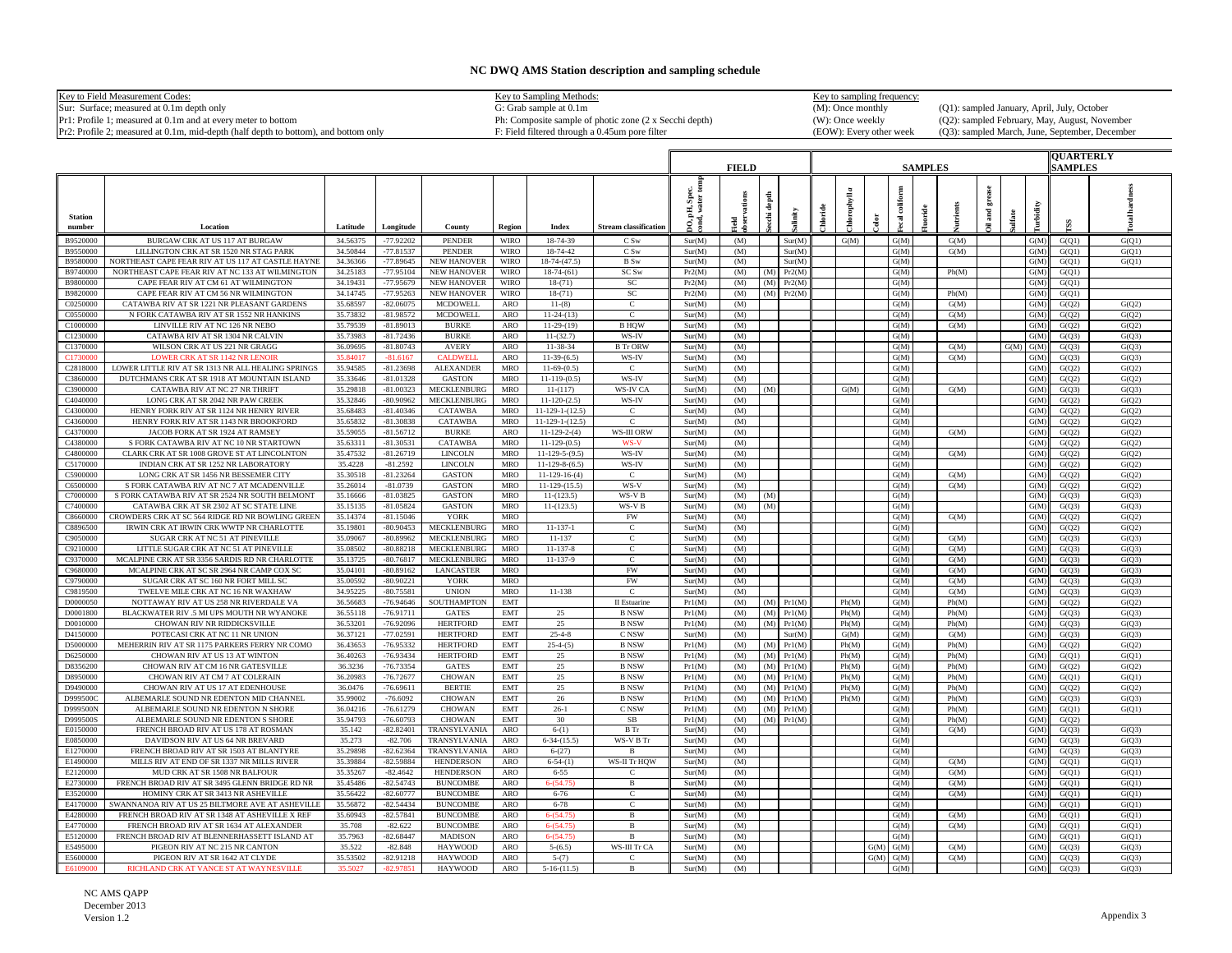|                          | Key to Field Measurement Codes:<br>Sur: Surface; measured at 0.1m depth only<br>Pr1: Profile 1; measured at 0.1m and at every meter to bottom<br>Pr2: Profile 2; measured at 0.1m, mid-depth (half depth to bottom), and bottom only |                      | <b>Key to Sampling Methods:</b><br>G: Grab sample at 0.1m<br>Ph: Composite sample of photic zone (2 x Secchi depth)<br>F: Field filtered through a 0.45um pore filter |                                      |                            |                                     |                                          |                  |                     |             | Key to sampling frequency:<br>(M): Once monthly<br>(W): Once weekly<br>(EOW): Every other week |         |              |      |              |                |              |                            | (Q1): sampled January, April, July, October<br>(Q2): sampled February, May, August, November<br>(Q3): sampled March, June, September, December |              |                                    |                              |
|--------------------------|--------------------------------------------------------------------------------------------------------------------------------------------------------------------------------------------------------------------------------------|----------------------|-----------------------------------------------------------------------------------------------------------------------------------------------------------------------|--------------------------------------|----------------------------|-------------------------------------|------------------------------------------|------------------|---------------------|-------------|------------------------------------------------------------------------------------------------|---------|--------------|------|--------------|----------------|--------------|----------------------------|------------------------------------------------------------------------------------------------------------------------------------------------|--------------|------------------------------------|------------------------------|
|                          |                                                                                                                                                                                                                                      |                      |                                                                                                                                                                       |                                      |                            |                                     |                                          |                  | <b>FIELD</b>        |             |                                                                                                |         |              |      |              | <b>SAMPLES</b> |              |                            |                                                                                                                                                |              | <b>QUARTERLY</b><br><b>SAMPLES</b> |                              |
| <b>Station</b><br>number | Location                                                                                                                                                                                                                             | Latitude             | Longitude                                                                                                                                                             | County                               | Region                     | <b>Index</b>                        | Stream classification                    | š<br>필<br>ੱਥੋਂ   | ield<br>bservations | ecchi depth | dinity                                                                                         | hloride | hlorophyll a | olor | eal coliform | luoride        |              | grease<br>$\mathbf{u}$ and | ulfate                                                                                                                                         | urbidity     | S.                                 | ã<br>$\overline{\mathbf{g}}$ |
| E6300000                 | JONATHANS CRK AT US 276 NR COVE CREEK                                                                                                                                                                                                | 35.59977             | $-83.0076$                                                                                                                                                            | <b>HAYWOOD</b>                       | <b>ARO</b>                 | $5-26-(7)$                          | $C$ Tr                                   | Sur(M)           | (M)                 |             |                                                                                                |         |              |      | G(M)         |                |              |                            |                                                                                                                                                | G(M)         | G(Q3)                              | G(O3)                        |
| E6450000                 | CATALOOCHEE CRK AT SR 1395 NR CATALOOCHEE                                                                                                                                                                                            | 35.667               | 83.07301                                                                                                                                                              | <b>HAYWOOD</b>                       | ARO                        | $5 - 41$                            | C Tr ORW                                 | Sur(M)           | (M)                 |             |                                                                                                |         |              |      | G(M)         |                | G(M)         |                            |                                                                                                                                                | G(M)         | G(O3)                              | G(O3)                        |
| E6480000                 | PIGEON RIV AT SR 1338 NR HEPCO                                                                                                                                                                                                       | 35.666               | $-82.995$                                                                                                                                                             | <b>HAYWOOD</b>                       | ARO                        | $5-(7)$                             |                                          | Sur(M)           | (M)                 |             |                                                                                                |         |              | G(N) | G(M)         |                | G(M)         |                            |                                                                                                                                                | G(M)         | G(Q3)                              | G(O3)                        |
| E6500000<br>E7000000     | PIGEON RIV AT WATERVILLE<br>N TOE RIV AT US 19E NR INGALLS                                                                                                                                                                           | 35,78506<br>35.981   | $-83.113$<br>82.01601                                                                                                                                                 | COCKE<br><b>AVERY</b>                | <b>ARO</b><br><b>ARO</b>   | $7 - 2 - (21.5)$                    | WS-IV Tr                                 | Sur(M)<br>Sur(M) | (M)<br>(M)          |             |                                                                                                |         |              | G/M  | G(M)<br>G(M) | GOM            |              |                            |                                                                                                                                                | G(M)<br>G(M) | G(Q3)<br>G(Q2)                     | G(O3)<br>G(Q2)               |
| E8100000                 | N TOE RIV AT SR 1162 AT PENLAND                                                                                                                                                                                                      | 35.92929             | $-82.11521$                                                                                                                                                           | <b>MITCHELL</b>                      | ARO                        | $7 - 2 - (27.7)$                    | $C$ Tr                                   | Sur(M)           | (M)                 |             |                                                                                                |         |              |      | G(M)         | G(M)           |              |                            |                                                                                                                                                | G(M)         | G(Q2)                              | G(Q2)                        |
| E8200000                 | S TOE RIV AT SR 1168 NR CELO                                                                                                                                                                                                         | 35.831               | $-82.18401$                                                                                                                                                           | YANCEY                               | ARO                        | $7 - 2 - 52 - (1)$                  | <b>B</b> Tr ORW                          | Sur(M)           | (M)                 |             |                                                                                                |         |              |      | G(M)         |                | G(M)         |                            |                                                                                                                                                | G(M)         | G(Q2)                              | G(Q2)                        |
| E9850000                 | CANE RIV AT SR 1343 NR SIOU?                                                                                                                                                                                                         | 36.02505             | $-82.32715$                                                                                                                                                           | YANCEY                               | <b>ARO</b>                 | $7-3-(13.7)$                        | C Tr                                     | Sur(M)           | (M)                 |             |                                                                                                |         |              |      | G(M)         |                |              |                            |                                                                                                                                                | G(M)         | G(Q2)                              | G(Q2)                        |
| F2700000<br>F4000000     | HIWASSEE RIV AT US 19 BUS AT MURPHY<br>VALLEY RIV AT US 74 AND 19 AND 129 AT TOMOTLA                                                                                                                                                 | 35.0853<br>35.13728  | $-84.0369$<br>$-83.9796$                                                                                                                                              | <b>CHEROKEE</b><br><b>CHEROKEE</b>   | ARO<br><b>ARO</b>          | $1-(50)$<br>$1 - 52$                | $\mathbf{C}$<br>$C$ Tr                   | Sur(M)<br>Sur(M) | (M)<br>(M)          |             |                                                                                                |         |              |      | G(M)<br>G(M) |                | G(M)<br>G(M) |                            |                                                                                                                                                | G(M)<br>G(M) | G(O1)<br>G(O1)                     | G(O1)<br>G(O1)               |
| G0035000                 | LITTLE TENNESSEE RIV AT SR 1651 NR PRENTISS                                                                                                                                                                                          | 35.12215             | $-83.37432$                                                                                                                                                           | <b>MACON</b>                         | <b>ARO</b>                 | $2-(1)$                             | $\mathbb C$                              | Sur(M)           | (M)                 |             |                                                                                                |         |              |      | G(M)         |                |              |                            |                                                                                                                                                | G(M)         | G(Q1)                              | G(Q1)                        |
| G2000000                 | LITTLE TENNESSEE RIV AT NC 28 AT IOTLA                                                                                                                                                                                               | 35.2349              | $-83.39579$                                                                                                                                                           | <b>MACON</b>                         | ARO                        | $2-(26.5)$                          | $\overline{B}$                           | Sur(M)           | (M)                 |             |                                                                                                |         |              |      | G(M)         |                | G(M)         |                            |                                                                                                                                                | G(M)         | G(Q1)                              | G(Q1)                        |
| G3500000                 | NANTAHALA RIV AT US 64 NR RAINBOW SPRINGS                                                                                                                                                                                            | 35.09422             | 83.55992                                                                                                                                                              | <b>MACON</b>                         | ARO                        | $2-57-(0.5)$                        | <b>B</b> Tr ORW                          | Sur(M)           | (M)                 |             |                                                                                                |         |              |      | G(M)         |                | G(M)         |                            |                                                                                                                                                | G(M)         | G(O1)                              | G(O1)                        |
| G8600000                 | TUCKASEGEE RIV AT SR 1364 AT BRYSON CITY                                                                                                                                                                                             | 35.42835             | $-83.4459$ <sup>4</sup>                                                                                                                                               | <b>SWAIN</b>                         | ARO                        | $2 - 79 - (40.5)$                   |                                          | Sur(M)           | (M)                 |             |                                                                                                |         |              |      | G(M)         |                | G(M)         |                            |                                                                                                                                                | G(M)         | G(Q1)                              | G(Q1)                        |
| G9550000<br>H6000000     | CHEOAH RIV AT SR 1138 AT ROBBINSVILLE<br>HORSEPASTURE RIV AT NC 281 NR UNION                                                                                                                                                         | 35.3291<br>35.09222  | $-83.80976$<br>$-82.97642$                                                                                                                                            | <b>GRAHAM</b><br><b>TRANSYLVANIA</b> | ARO<br>ARO                 | $2-190-(3.5)$<br>$4-13-(0.5)$       | C Tr<br>$C Tr +$                         | Sur(M)<br>Sur(M) | (M)<br>(M)          |             |                                                                                                |         |              |      | G(M)<br>G(M) |                | G(M)<br>G(M) |                            |                                                                                                                                                | G(M)<br>G(M) | G(Q1)<br>G(Q3)                     | G(Q1)<br>G(Q3)               |
| 10510000                 | LEITH CRK AT SR 1615 NR SMYRNA CHURCH                                                                                                                                                                                                | 34.65965             | $-79.4501$                                                                                                                                                            | SCOTLAND                             | <b>FRO</b>                 | 14-33                               | C Sw                                     | Sur(M)           | (M)                 |             |                                                                                                |         |              |      | G(M)         |                |              |                            |                                                                                                                                                | G(M)         | G(Q1)                              | G(Q1)                        |
| 11530000                 | SHOE HEEL CRK AT SR 1101 NR ROWLAND                                                                                                                                                                                                  | 34.58681             | -79.37192                                                                                                                                                             | <b>ROBESON</b>                       | <b>FRO</b>                 | $14 - 34$                           | C Sw                                     | Sur(M)           | (M)                 |             |                                                                                                |         |              |      | G(M)         |                |              |                            |                                                                                                                                                | G(M)         | G(Q2)                              | G(Q2)                        |
| 12090000                 | DROWNING CRK AT US 1 NR HOFFMAN                                                                                                                                                                                                      | 35.061               | -79.4938                                                                                                                                                              | <b>RICHMOND</b>                      | <b>FRO</b>                 | $14-2-(10.5)$                       | C Sw HQW                                 | Sur(M)           | (M)                 |             |                                                                                                |         |              |      | G(M          |                | G(M)         |                            |                                                                                                                                                | G(M          | G(Q1)                              | G(Q1)                        |
| 12610000<br>12750000     | <b>LUMBER RIV AT US 401 NR WAGRAM</b><br>LUMBER RIV AT SR 1303 NR MAXTON                                                                                                                                                             | 34.90025<br>34.74704 | $-79.349$<br>79.32455                                                                                                                                                 | <b>SCOTLAND</b><br><b>ROBESON</b>    | <b>FRO</b><br><b>FRO</b>   | $14-(3)$<br>$14-(4.5)$              | <b>WS-IV B Sw HQW</b><br><b>B Sw HOW</b> | Sur(M)<br>Sur(M) | (M)<br>(M)          |             |                                                                                                |         |              |      | G(M<br>G(M)  |                | G(M)<br>G(M) |                            |                                                                                                                                                | G(M<br>G(M)  | G(Q1)<br>G(O1)                     | G(Q1)<br>G(O1)               |
| 14650000                 | LUMBER RIV AT SR 2121 NR KINGSDALE                                                                                                                                                                                                   | 34.50397             | 78.94441                                                                                                                                                              | <b>ROBESON</b>                       | <b>FRO</b>                 | $14-(13)$                           | $\mathrm{C}\:\mathrm{Sw}$                | Sur(M)           | (M)                 |             |                                                                                                |         |              |      | G(M)         |                |              |                            |                                                                                                                                                | G(M)         | G(Q2)                              | G(Q2)                        |
| 15370000                 | BIG SWAMP AT NC 211 NR RICHARDSON                                                                                                                                                                                                    | 34.57487             | $-78.85717$                                                                                                                                                           | <b>BLADEN</b>                        | <b>FRO</b>                 | $14 - 22$                           | $C$ Sw                                   | Sur(M)           | (M)                 |             |                                                                                                |         |              |      | G(M)         |                |              |                            |                                                                                                                                                | G(M)         | G(Q2)                              | G(Q2)                        |
| 15690000                 | LUMBER RIV AT US 74 AT BOARDMAN                                                                                                                                                                                                      | 34.44295             | 78.95959                                                                                                                                                              | <b>ROBESON</b>                       | <b>FRO</b>                 | $14-(13)$                           | $C$ Sw                                   | Sur(M)           | (M)                 |             |                                                                                                |         |              |      | G(M)         |                | G(M)         |                            |                                                                                                                                                | G(M)         | G(Q2)                              | G(Q2)                        |
| 16290000<br>I6410000     | ASHPOLE SWAMP AT SR 2258 NR BARNESVILLE<br>LUMBER RIV AT NC 904 AT FAIR BLUFF                                                                                                                                                        | 34.38393<br>34.31342 | $-79.10166$<br>-79.03801                                                                                                                                              | <b>ROBESON</b><br><b>ROBESON</b>     | <b>FRO</b><br><b>FRO</b>   | $14 - 30$<br>$14-(28)$              | CSW<br><b>B</b> Sw                       | Sur(M)<br>Sur(M) | (M)<br>(M)          |             |                                                                                                |         |              |      | G(M)<br>G(M) |                |              |                            |                                                                                                                                                | G(M)<br>G(M) | G(Q2)                              | G(Q2)<br>G(Q2)               |
| 17730000                 | LAKE WACCAMAW AT DAM SPILLWAY NR LAKE                                                                                                                                                                                                | 34.26107             | $-78.52321$                                                                                                                                                           | <b>COLUMBUS</b>                      | WIRO                       | $15-2$                              | <b>B</b> Sw ORW                          | Sur(M)           | (M)                 |             | Sur(M)                                                                                         |         |              |      | G(M)         |                | G(M)         |                            |                                                                                                                                                | G(M)         | G(Q2)<br>G(Q2)                     | G(Q2)                        |
| 18970000                 | WACCAMAW RIV AT NC 130 AT FREELAND                                                                                                                                                                                                   | 34.09518             | $-78.54778$                                                                                                                                                           | <b>BRUNSWICK</b>                     | <b>WIRO</b>                | $15-(1)$                            | $\mathrm{C}\:\mathrm{Sw}$                | Sur(M)           | (M)                 |             | Sur(M)                                                                                         |         |              |      | G(M)         |                | G(M)         |                            |                                                                                                                                                | G(M)         | G(Q2)                              | G(Q2)                        |
| 19310000                 | SEVEN CRKS AT NC 905 NR BUG HILL                                                                                                                                                                                                     | 34.04926             | $-78.63496$                                                                                                                                                           | <b>COLUMBUS</b>                      | <b>WIRO</b>                | $15 - 17$                           | C Sw                                     | Sur(M)           | (M)                 |             | Sur(M)                                                                                         |         |              |      | G(M)         |                | G(M)         |                            |                                                                                                                                                | G(M)         | G(Q2)                              | G(Q2)                        |
| 19385000                 | MONTGOMERY SLOUGH AT SR 1105 NR LONG BEACH                                                                                                                                                                                           | 33.91777             | $-78.16093$                                                                                                                                                           | <b>BRUNSWICK</b>                     | <b>WIRO</b>                | $15 - 25$                           | <b>SAHQW</b>                             | Sur(M)           | (M)                 |             | Sur(M)                                                                                         |         |              |      | G(M)         |                |              |                            |                                                                                                                                                | G(M)         | G(Q2)                              |                              |
| 19420000<br>19430000     | LOCKWOOD FOLLY RIV AT NC 211 AT SUPPLY<br>LOCKWOOD FOLLY RIV NR SANDY HILL                                                                                                                                                           | 34.01077<br>33.9722  | $-78.2636$<br>78.25029                                                                                                                                                | <b>BRUNSWICK</b><br><b>BRUNSWICK</b> | <b>WIRO</b><br><b>WIRO</b> | $15-25-1-(11)$<br>$15-25-1-(11)$    | <b>SCHOW</b><br><b>SCHOW</b>             | Pr2(M)<br>Pr2(M) | (M)<br>(M)          | M           | Pr2(M)<br>Pr2(M)                                                                               |         |              |      | G(M)<br>G(M) |                |              |                            |                                                                                                                                                | G(M)<br>G(M) | G(Q2)<br>G(Q2)                     |                              |
| 19440000                 | LOCKWOOD FOLLY RIV AT VARNUM                                                                                                                                                                                                         | 33.94647             | 78.22324                                                                                                                                                              | <b>BRUNSWICK</b>                     | <b>WIRO</b>                | $15-25-1-(16)$                      | SAHOW <sup>@</sup>                       | Pr2(M)           | (M)                 | (M)         | Pr2(M)                                                                                         |         |              |      | G(M)         |                |              |                            |                                                                                                                                                | G(M)         | G(O2)                              |                              |
| 19480000                 | LOCKWOOD FOLLY RIV AT CM R6 W CH NW SUNSET                                                                                                                                                                                           | 33.93319             | $-78.2185$                                                                                                                                                            | <b>BRUNSWICK</b>                     | <b>WIRO</b>                | $15-25-1-(16)$                      | SAHOW <sup>@</sup>                       | Pr2(M)           | (M)                 | (M)         | Pr2(M)                                                                                         |         |              |      | G(M)         |                |              |                            |                                                                                                                                                | G(M)         | G(Q2)                              |                              |
| 19700000                 | SHALLOTTE RIV AT US 17 BUS AT SHALLOTTE                                                                                                                                                                                              | 33.97244             | $-78.38641$                                                                                                                                                           | <b>BRUNSWICK</b>                     | <b>WIRO</b>                | $15 - 25 - 2 - (5)$                 | SC                                       | Sur(M)           | (M)                 |             | Sur(M)                                                                                         |         |              |      | G(M)         |                |              |                            |                                                                                                                                                | G(M)         | G(Q2)                              |                              |
| 19820000<br>19880000     | SHALLOTTE RIV AT SHELL POINT NR SHALLOTTE<br>ICW AT SR 1172 NR SUNSET BEACH                                                                                                                                                          | 33.91966<br>33.88168 | $-78.37108$<br>$-78.51091$                                                                                                                                            | <b>BRUNSWICK</b><br><b>BRUNSWICK</b> | <b>WIRO</b><br><b>WIRO</b> | $15-25-2-(10)$<br>$15 - 25$         | <b>SAHOW</b><br><b>SAHOW</b>             | Pr2(M)<br>Pr2(M) | (M)<br>(M)          | M           | Pr2(M)<br>Pr2(M)                                                                               |         |              |      | G(M)<br>G(M) |                |              |                            |                                                                                                                                                | G(M)<br>G(M) | G(O2)<br>G(Q2)                     |                              |
| 19916000                 | CALABASH RIV AT NC 179 NR CALABASH                                                                                                                                                                                                   | 33.88951             | -78.54947                                                                                                                                                             | <b>BRUNSWICK</b>                     | <b>WIRO</b>                | $15 - 25 - 13$                      | <b>SAHOW</b>                             | Sur(M)           | (M)                 |             | Sur(M)                                                                                         |         |              |      | G(M)         |                |              |                            |                                                                                                                                                | G(M)         | G(Q2)                              |                              |
| 10770000                 | ENO RIV AT US 501 NR DURHAM                                                                                                                                                                                                          | 36.07197             | $-78.90864$                                                                                                                                                           | <b>DURHAM</b>                        | <b>RRO</b>                 | $27-2-(19)$                         | WS-IV NSW                                | Sur(M)           | (M)                 |             |                                                                                                |         |              |      | G(M)         |                | G(M)         |                            |                                                                                                                                                | G(M)         | G(O1)                              | G(O1)                        |
| 1081000                  | ENO RIV AT SR 1004 NR DURHAM                                                                                                                                                                                                         | 36.07254             | -78.8627                                                                                                                                                              | <b>DURHAM</b>                        | <b>RRO</b>                 | $27-2-(19.5)$                       | WS-IV NSW                                | Sur(M)           | (M)                 |             |                                                                                                |         |              |      | G(M)         |                | G(M)         |                            |                                                                                                                                                | G(M)         | G(O1)                              | G(Q1)                        |
| 1082000<br>1107000       | LITTLE RIV AT SR 1461 NR ORANGE FACTORY<br>FLAT RIV AT SR 1614 NR QUAIL ROOST                                                                                                                                                        | 36.14159<br>36.20021 | -78.9193<br>78.8861                                                                                                                                                   | <b>DURHAM</b><br><b>DURHAM</b>       | <b>RRO</b><br><b>RRO</b>   | $27 - 2 - 21 - (3.5)$<br>$27-3-(1)$ | <b>NS-II HOW NSW C</b><br>WS-III NSW     | Sur(M)<br>Sur(M) | (M)<br>(M)          |             |                                                                                                |         |              |      | G(M)<br>G(M) |                | G(M)         |                            |                                                                                                                                                | G(M)<br>G(M) | G(O1)<br>G(O1)                     | G(O1)<br>G(O1)               |
| J1100000                 | FLAT RIV AT SR 1004 NR WILLARDSVILLE                                                                                                                                                                                                 | 36.13186             | 78.82784                                                                                                                                                              | <b>DURHAM</b>                        | <b>RRO</b>                 | $27-3-(9)$                          | WS-IV NSW CA                             | Sur(M)           | (M)                 |             |                                                                                                |         |              |      | G(M)         |                | G(M)         |                            |                                                                                                                                                | G(M)         | G(Q1)                              | G(Q1)                        |
| J1210000                 | KNAP OF REEDS CRK AT WWTP OUTFALL NR BUTNER                                                                                                                                                                                          | 36.12797             | 78.79852                                                                                                                                                              | <b>GRANVILLE</b>                     | <b>RRO</b>                 | $27-4-(6)$                          | WS-IV NSW                                | Sur(M)           | (M)                 |             |                                                                                                |         |              |      | G(M)         |                | G(M)         |                            |                                                                                                                                                | G(M)         | G(Q1)                              | G(Q1)                        |
| J1330000                 | ELLERBE CRK AT SR 1636 NR DURHAM                                                                                                                                                                                                     | 36.05949             | 78.83224                                                                                                                                                              | <b>DURHAM</b>                        | <b>RRO</b>                 | $27-5-(2)$                          | WS-IV NSW CA                             | Sur(M)           | (M)                 |             |                                                                                                |         |              |      | G(M)         |                | G(M)         |                            |                                                                                                                                                | G(M)         | G(Q1)                              | G(Q1)                        |
| J1890000<br>J2850000     | NEUSE RIV AT SR 2000 NR FALLS<br>CRABTREE CRK AT SR 1795 NR UMSTEAD STATE PARK                                                                                                                                                       | 35.94077<br>35.8377  | $-78.5801$<br>78.78084                                                                                                                                                | <b>WAKE</b><br><b>WAKE</b>           | <b>RRO</b><br><b>RRO</b>   | $27-(20.7)$<br>$27 - 33 - (3.5)$    | WS-IV NSW<br><b>B NSW</b>                | Sur(M)<br>Sur(M) | (M)<br>(M)          |             |                                                                                                |         |              |      | G(M)<br>G(M) |                | G(M)         |                            |                                                                                                                                                | G(M)<br>G(M) | G(Q1)<br>G(Q1)                     | G(Q1)<br>G(Q1)               |
| 13000000                 | CRABTREE CRK AT SR 1649 NR RALEIGH                                                                                                                                                                                                   | 35.84545             | $-78.72444$                                                                                                                                                           | <b>WAKE</b>                          | <b>RRO</b>                 | $27 - 33 - (3.5)$                   | <b>B NSW</b>                             | Sur(M)           | (M)                 |             |                                                                                                |         |              |      | G(M)         |                | G(M)         |                            |                                                                                                                                                | G(M)         | G(Q1)                              | G(Q1)                        |
| J3251000                 | CRABTREE CRK AT SR 2000 OLD WAKE FOREST RD AT                                                                                                                                                                                        | 35.81584             | $-78.62568$                                                                                                                                                           | <b>WAKE</b>                          | <b>RRO</b>                 | $27 - 33 - (10)$                    | C <sub>NSW</sub>                         | Sur(M)           | (M)                 |             |                                                                                                |         |              |      | G(M)         |                |              |                            |                                                                                                                                                | G(M)         | G(Q1)                              | G(Q1)                        |
| J3300000                 | PIGEON HOUSE BRANCH AT DORTCH ST AT RALEIGH                                                                                                                                                                                          | 35.79387             | $-78.64262$                                                                                                                                                           | <b>WAKE</b>                          | <b>RRO</b>                 | $27 - 33 - 18$                      | C <sub>NSW</sub>                         | Sur(M)           | (M)                 |             |                                                                                                |         |              |      | G(M)         |                |              | G(M)                       |                                                                                                                                                | G(M)         | G(Q1)                              | G(Q1)                        |
| J4170000                 | NEUSE RIV AT NC 42 NR CLAYTON                                                                                                                                                                                                        | 35.64732             | $-78.40567$<br>78.34988                                                                                                                                               | <b>JOHNSTON</b>                      | <b>RRO</b><br><b>RRO</b>   | $27-(38.5)$                         | WS-IV NSW                                | Sur(M)           | (M)                 |             |                                                                                                |         |              |      | G(M)         |                | G(M)         |                            |                                                                                                                                                | G(M)<br>G(M) | G(Q1)                              | G(Q1)                        |
| J4370000<br>J4510000     | NEUSE RIV AT US 70 BUS AT SMITHFIELD<br>SWIFT CRK AT NC 42 NR CLAYTON                                                                                                                                                                | 35.51283<br>35.61314 | $-78.54863$                                                                                                                                                           | <b>JOHNSTON</b><br><b>JOHNSTON</b>   | <b>RRO</b>                 | $27-(41.7)$<br>$27-43-(8)$          | WS-V NSW<br>C <sub>NSW</sub>             | Sur(M)<br>Sur(M) | (M)<br>(M)          |             |                                                                                                |         |              |      | G(M)<br>G(M) |                | G(M)         |                            |                                                                                                                                                | G(M)         | G(Q1)<br>G(Q1)                     | G(Q1)<br>G(Q1)               |
| J5000000                 | MIDDLE CRK AT NC 50 NR CLAYTON                                                                                                                                                                                                       | 35.56894             | $-78.5923$                                                                                                                                                            | <b>JOHNSTON</b>                      | <b>RRO</b>                 | $27-43-15-(4)$                      | C <sub>NSW</sub>                         | Sur(M)           | (M)                 |             |                                                                                                |         |              |      | G(M)         |                |              |                            |                                                                                                                                                | G(M)         | G(Q1)                              | G(Q1)                        |
| J5850000                 | LITTLE RIV AT SR 2320 NR PRINCETON                                                                                                                                                                                                   | 35.51252             | 78.15883                                                                                                                                                              | <b>JOHNSTON</b>                      | <b>RRO</b>                 | $27-57-(8.5)$                       | WS-V NSW                                 | Sur(M)           | (M)                 |             |                                                                                                |         |              |      | G(M)         |                |              |                            |                                                                                                                                                | G(M)         | G(Q1)                              | G(Q1)                        |
| J5970000                 | NEUSE RIV AT SR 1915 NR GOLDSBORO                                                                                                                                                                                                    | 35.33712             | -77.99734                                                                                                                                                             | WAYNE                                | <b>RRO</b>                 | $27-(56)$                           | C <sub>NSW</sub>                         | Sur(M)           | (M)                 |             |                                                                                                |         | G(M)         |      | G(M)         |                | G(M)         |                            |                                                                                                                                                | G(M)         | G(Q1)                              | G(Q1)                        |
| J6150000<br>J6740000     | NEUSE RIV AT NC 11 AT KINSTON                                                                                                                                                                                                        | 35.25879<br>35.69142 | -77.58353<br>78.10928                                                                                                                                                 | <b>LENOIR</b><br>WILSON              | EMT<br><b>RRO</b>          | $27-(75.7)$<br>$27 - 86 - (1)$      | C <sub>NSW</sub><br>WS-V NSW             | Sur(M)<br>Sur(M) | (M)<br>(M)          |             | Sur(M)                                                                                         |         | G(M)         |      | G(M)<br>G(M) |                | G(M)<br>G(M) |                            |                                                                                                                                                | G(M)<br>G(M) | G(O1)<br>G(O1)                     | G(Q1)                        |
| J7450000                 | CONTENTNEA CRK AT NC 581 NR LUCAMA<br>CONTENTNEA CRK AT NC 123 AT HOOKERTON                                                                                                                                                          | 35.42864             | $-77.58265$                                                                                                                                                           | <b>GREENE</b>                        | <b>EMT</b>                 | $27 - 86 - (7)$                     | C Sw NSW                                 | Sur(M)           | (M)                 |             | Sur(M)                                                                                         |         | G(M)         |      | G(M)         |                | G(M)         |                            |                                                                                                                                                | G(M)         | G(O1)                              | G(O1)<br>G(O1)               |
| 17739550                 | LITTLE CONTENTNEA CRK AT SR 1125 NR BALLARDS                                                                                                                                                                                         | 35.5249              | 77.52271                                                                                                                                                              | PITT                                 | <b>EMT</b>                 | 27-86-26                            | C Sw NSW                                 | Sur(M)           | (M)                 |             | Sur(M)                                                                                         |         | G(M)         |      | G(M)         |                | G(M)         |                            |                                                                                                                                                | G(M)         | G(O1)                              | G(O1)                        |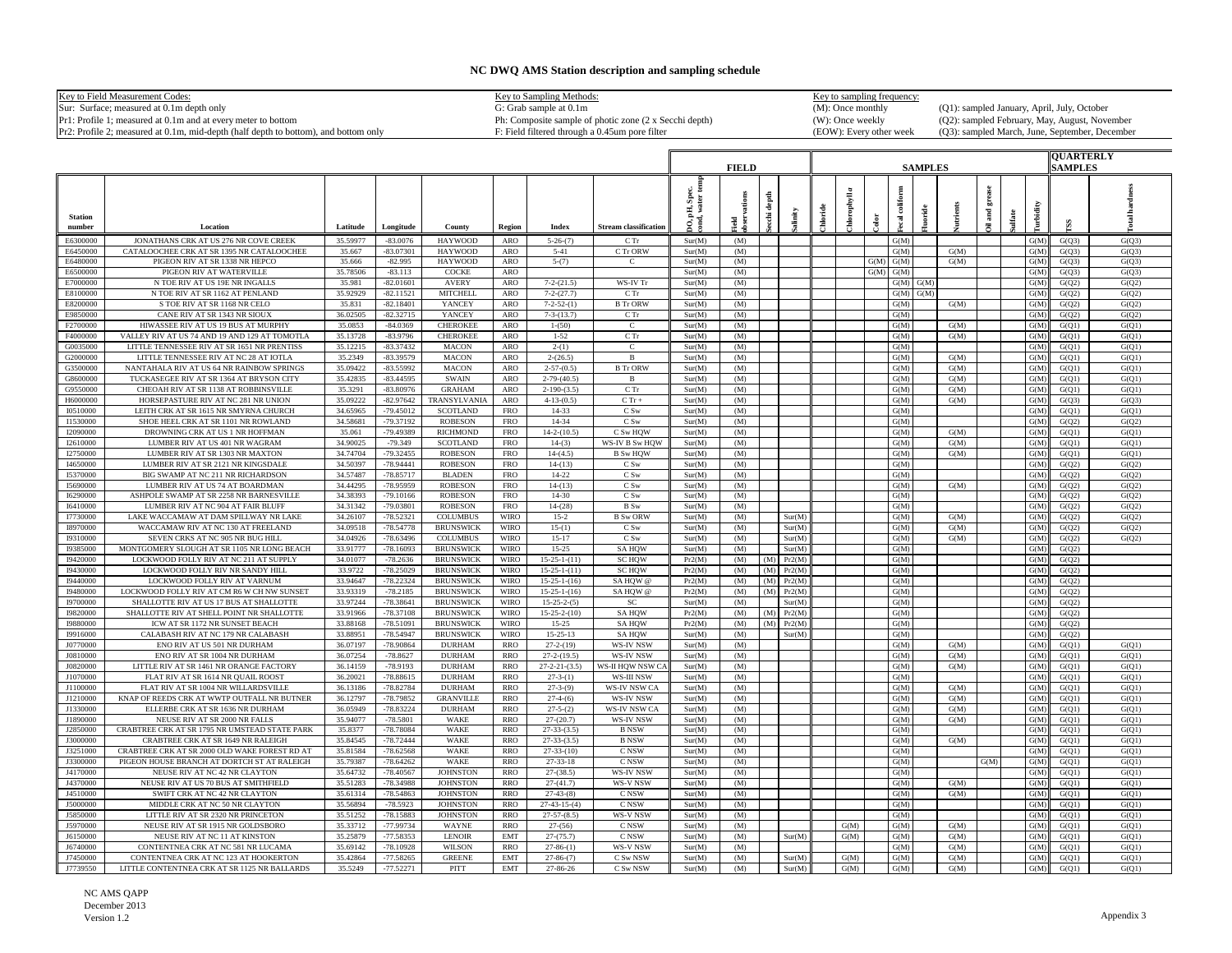|                          | Key to Field Measurement Codes:<br>Sur: Surface; measured at 0.1m depth only<br>Pr1: Profile 1; measured at 0.1m and at every meter to bottom<br>Pr2: Profile 2; measured at 0.1m, mid-depth (half depth to bottom), and bottom only |                      |                            | <b>Key to Sampling Methods:</b><br>G: Grab sample at 0.1m | Ph: Composite sample of photic zone (2 x Secchi depth)<br>F: Field filtered through a 0.45um pore filter |                            |                                      |                  |                     |            | Key to sampling frequency:<br>(M): Once monthly<br>(W): Once weekly<br>(EOW): Every other week |         |                |      |              |                |                |                  | (Q1): sampled January, April, July, October<br>(Q2): sampled February, May, August, November<br>(Q3): sampled March, June, September, December |              |                                    |                              |
|--------------------------|--------------------------------------------------------------------------------------------------------------------------------------------------------------------------------------------------------------------------------------|----------------------|----------------------------|-----------------------------------------------------------|----------------------------------------------------------------------------------------------------------|----------------------------|--------------------------------------|------------------|---------------------|------------|------------------------------------------------------------------------------------------------|---------|----------------|------|--------------|----------------|----------------|------------------|------------------------------------------------------------------------------------------------------------------------------------------------|--------------|------------------------------------|------------------------------|
|                          |                                                                                                                                                                                                                                      |                      |                            |                                                           |                                                                                                          |                            |                                      |                  | <b>FIELD</b>        |            |                                                                                                |         |                |      |              | <b>SAMPLES</b> |                |                  |                                                                                                                                                |              | <b>QUARTERLY</b><br><b>SAMPLES</b> |                              |
| <b>Station</b><br>number | Location                                                                                                                                                                                                                             | Latitude             | Longitude                  | County                                                    | Region                                                                                                   | <b>Index</b>               | Stream classification                | Š®<br>필<br>ੱਥੋਂ  | ield<br>bservations | echi depth | dinity                                                                                         | hloride | hlorophyll a   | Å    | eal coliform | luoride        | utrients       | $\mathbf{h}$ and | ulfate                                                                                                                                         | urbidity     | S.                                 | ă<br>$\overline{\mathbf{g}}$ |
| J7810000                 | CONTENTNEA CRK NR SR 1800 AT GRIFTON                                                                                                                                                                                                 | 35.36852             | $-77.43412$                | PITT                                                      | EMT                                                                                                      | $27 - 86 - (7)$            | C Sw NSW                             | Sur(M)           | (M)                 |            | Sur(M)                                                                                         |         | G(M)           |      | G(M)         |                | G(M)           |                  |                                                                                                                                                | G(M)         | G(O1)                              | G(O1)                        |
| J7850000                 | NEUSE RIV AT SR 1470 NR FORT BARNWELL                                                                                                                                                                                                | 35.31389             | -77.30302                  | <b>CRAVEN</b>                                             | EMT                                                                                                      | $27-(85)$                  | C Sw NSW                             | Sur(M)           | (M)                 |            | Sur(M)                                                                                         |         | G(M)           |      | G(M)         |                | G(M)           |                  |                                                                                                                                                | G(M)         | G(O1)                              | G(O1)                        |
| J7930000                 | NEUSE RIV AT SR 1400 AT STREETS FERRY                                                                                                                                                                                                | 35.2106              | $-77.1222$                 | <b>CRAVEN</b>                                             | EMT                                                                                                      | $27-(85)$                  | C Sw NSW                             | Pr1(M)           | (M)                 |            | Pr1(M                                                                                          |         | Ph(M)          |      | G(M)         |                | Ph(M)          |                  |                                                                                                                                                | G(M)         | G(O3)                              | G(O3)                        |
| J8210000<br>J8230000     | SWIFT CRK AT MOUTH NR ASKIN<br>SWIFT CRK AT NC 43 NR STREETS FERRY                                                                                                                                                                   | 35.19278<br>35.23104 | $-77.08984$<br>$-77.11388$ | <b>CRAVEN</b><br><b>CRAVEN</b>                            | <b>EMT</b><br><b>EMT</b>                                                                                 | $27-97-(6)$<br>$27-97-(6)$ | <b>SC Sw NSW</b><br><b>SC Sw NSW</b> | Pr1(M)<br>Sur(M) | (M)<br>(M)          |            | Pr1(M)<br>Sur(M)                                                                               |         | Ph(M)          |      | G(M)         |                | Ph(M)<br>G(M)  |                  |                                                                                                                                                | G(M)         | G(Q3)                              |                              |
| J8250000                 | NEUSE RIV AT CM 68 BELOW SWIFT CRK NR ASKIN                                                                                                                                                                                          | 35.19009             | $-77.09784$                | <b>CRAVEN</b>                                             | <b>EMT</b>                                                                                               | $27-(96)$                  | <b>SC Sw NSW</b>                     | Pr1(M)           | (M)                 |            | Pr1(M)                                                                                         |         | Ph(M)          |      | G(M)         |                | Ph(M)          |                  |                                                                                                                                                | G(M)         | G(Q3)                              |                              |
| J8290000                 | NEUSE RIV AT CM 52 AT MOUTH OF NARROWS NR                                                                                                                                                                                            | 35.1501              | $-77.07493$                | <b>CRAVEN</b>                                             | EMT                                                                                                      | $27-(96)$                  | <b>SC Sw NSW</b>                     | Pr1(M)           | (M)                 |            | Pr1(M)                                                                                         |         | Ph(M)          |      | G(M)         |                | Ph(M)          |                  |                                                                                                                                                | G(M)         | G(03)                              |                              |
| J8570000                 | NEUSE RIV .5 MI UPS UNION POINT AT NEW BERN                                                                                                                                                                                          | 35.10972             | $-77.03174$                | <b>CRAVEN</b>                                             | EMT                                                                                                      | $27-(96)$                  | <b>SC Sw NSW</b>                     | Pr1(M)           | (M)                 |            | Pr1(M                                                                                          |         | Ph(M)          |      | G(M)         |                | Ph(M)          |                  |                                                                                                                                                | G(M)         | G(Q3)                              |                              |
| J8690000                 | TRENT RIV AT SR 1129 NR TRENTON                                                                                                                                                                                                      | 35.06364             | $-77.46107$                | <b>JONES</b>                                              | EMT                                                                                                      | $27-101-(1)$               | C Sw NSW                             | Sur(M)           | (M)                 |            | Sur(M)                                                                                         |         | G(M)           |      | G(M)         |                | G(M)           |                  |                                                                                                                                                | G(M)         | G(Q1)                              | G(O1)                        |
| J8730000<br>18770000     | TRENT RIV AT US 17 AT POLLOCKSVILLE                                                                                                                                                                                                  | 35,00993<br>35,07508 | $-77.21891$                | <b>JONES</b>                                              | EMT                                                                                                      | $27-101-(1)$               | C Sw NSW                             | Sur(M)           | (M)                 |            | Sur(M)                                                                                         |         |                |      |              |                | G(M)           |                  |                                                                                                                                                |              |                                    |                              |
| 18900800                 | TRENT RIV AT CM 14 ABOVE REEDY BR NR RHEMS<br>NEUSE RIV AT CM 22 NR FAIRFIELD HARBOUR                                                                                                                                                | 35.07989             | $-77.11441$<br>$-77.00607$ | <b>CRAVEN</b><br><b>CRAVEN</b>                            | EMT<br>EMT                                                                                               | $27-101-(31)$<br>$27-(96)$ | <b>SB Sw NSW</b><br><b>SC Sw NSW</b> | Pr1(M)<br>Pr1(M) | (M)<br>(M)          |            | Pr1(M<br>Pr1(M                                                                                 |         | Ph(M)<br>Ph(M) |      | G(M)<br>G(M) |                | Ph(M)<br>Ph(M) |                  |                                                                                                                                                | G(M)<br>G(M) | G(Q3)<br>G(Q3)                     |                              |
| J8902500                 | NEUSE RIV AT CM 2 AT MOUTH OF BROAD CRK NR                                                                                                                                                                                           | 35.04898             | 76.95687                   | <b>CRAVEN</b>                                             | EMT                                                                                                      | $27-(104)$                 | SB Sw NSW                            | Pr1(M)           | (M)                 | M          | Pr1(M)                                                                                         |         | Ph(M)          |      | G(M)         |                | Ph(M)          |                  |                                                                                                                                                | G(M)         | G(O3)                              |                              |
| J8910000                 | NEUSE RIV AT CM 11 NR RIVERDALE                                                                                                                                                                                                      | 34.9986              | $-76.9441$                 | CRAVEN                                                    | EMT                                                                                                      | $27-(104)$                 | SB Sw NSW                            | Pr1(M)           | (M)                 |            | Pr1(M                                                                                          |         | Ph(M)          |      | G(M)         |                | Ph(M)          |                  |                                                                                                                                                | G(M)         | G(Q3)                              |                              |
| 19530000                 | NEUSE RIV AT CM 9 NR MINNESOTT BEACH                                                                                                                                                                                                 | 34.9476              | $-76.8087$ <sup>4</sup>    | PAMLICO                                                   | EMT                                                                                                      | $27-(118)$                 | <b>SAHQWNSW</b>                      | Pr1(M)           | (M)                 |            | Pr1(M)                                                                                         |         | Ph(M)          |      | G(M)         |                | Ph(M)          |                  |                                                                                                                                                | G(M)         | G(Q3)                              |                              |
| 19690000                 | BACK CRK AT SR 1300 NR MERRIMON                                                                                                                                                                                                      | 34.89201             | $-76.622$                  | CARTERET                                                  | <b>WIRO</b>                                                                                              | 27-128-3                   | <b>SAHQWNSW</b>                      | Sur(M)           | (M)                 |            | Sur(M)                                                                                         |         | G(M)           |      | G(M)         |                | G(M)           |                  |                                                                                                                                                | G(M)         | G(Q3)                              |                              |
| J9810000<br>J9930000     | NEUSE RIV AT CM 7 NR ORIENTAL<br>NEUSE RIV AT CM NR AT MOUTH NR PAMLICO                                                                                                                                                              | 35.00888<br>35.10997 | 76.66037<br>$-76.47607$    | <b>PAMLICO</b><br>PAMLICO                                 | EMT<br>EMT                                                                                               | $27-(118)$<br>$27-(118)$   | <b>SA HQW NSW</b><br><b>SAHQWNSW</b> | Pr1(M)<br>Pr1(M) | (M)<br>(M)          |            | Pr1(M)<br>Pr1(M)                                                                               |         | Ph(M)<br>Ph(M) |      | G(M)<br>G(M) |                | Ph(M)<br>Ph(M) |                  |                                                                                                                                                | G(M)<br>G(M) | G(Q3)<br>G(Q3)                     |                              |
| K2100000                 | S FORK NEW RIV AT US 221 AND 421 AT PERKINSVILLE                                                                                                                                                                                     | 36.22088             | $-81.6397$                 | WATAUGA                                                   | <b>WSRO</b>                                                                                              | $10-1-(3.5)$               | $C +$                                | Sur(M)           | (M)                 |            |                                                                                                |         |                |      | G(M          |                | G(M)           |                  |                                                                                                                                                | G(M          | G(Q1)                              | G(Q1)                        |
| K3250000                 | S FORK NEW RIV AT NC 16 AND 88 NR JEFFERSON                                                                                                                                                                                          | 36.39473             | $-81.4075$                 | <b>ASHE</b>                                               | <b>WSRO</b>                                                                                              | $10-1-(26)$                | WS-IV HQW                            | Sur(M)           | (M)                 |            |                                                                                                |         |                |      | G(M          |                | G(M)           |                  |                                                                                                                                                | G(M          | G(Q2)                              | G(Q2)                        |
| K4500000                 | S FORK NEW RIV AT US 221 NR SCOTTVILLE                                                                                                                                                                                               | 36.47378             | $-81.33649$                | ASHE                                                      | <b>WSRO</b>                                                                                              | $10-1-(33.5)$              | <b>BORW</b>                          | Sur(M)           | (M)                 |            |                                                                                                |         |                |      | G(M)         |                | G(M)           |                  |                                                                                                                                                | G(M)         | G(O3)                              | G(O3)                        |
| K7500000                 | N FORK NEW RIV AT SR 1573 AT CRUMPLER                                                                                                                                                                                                | 36.50403             | $-81.39004$                | <b>ASHE</b>                                               | <b>WSRO</b>                                                                                              | $10-2-(12)$                | C ORW                                | Sur(M)           | (M)                 |            |                                                                                                |         |                |      | G(M)         |                |                |                  |                                                                                                                                                | G(M)         | G(Q1)                              | G(O1)                        |
| K7900000<br>K9600000     | NEW RIV AT SR 1345 AT AMELIA<br>LITTLE RIV AT SR 1426 NR EDWARDS CROSSROADS                                                                                                                                                          | 36.5519<br>36.52465  | $-81.18172$<br>$-81.06939$ | <b>ALLEGHANY</b><br><b>ALLEGHANY</b>                      | <b>WSRO</b><br><b>WSRO</b>                                                                               | 10<br>$10-9-(6)$           | C ORW<br>$\mathcal{C}$               | Sur(M)<br>Sur(M) | (M)<br>(M)          |            |                                                                                                |         |                |      | G(M)<br>G(M) |                | G(M)           |                  |                                                                                                                                                | G(M)<br>G(M) | G(03)<br>G(03)                     | G(Q3)<br>G(Q3)               |
| L1700000                 | WATAUGA RIV AT SR 1557 NR SHULLS MILL                                                                                                                                                                                                | 36.17352             | $-81.74597$                | <b>WATAUGA</b>                                            | <b>WSRO</b>                                                                                              | $8-(1)$                    | <b>B</b> Tr HOW                      | Sur(M)           | (M)                 |            |                                                                                                |         |                |      | G(M)         |                | G(M)           |                  |                                                                                                                                                | G(M)         | G(Q2)                              | G(Q2)                        |
| L4700000                 | WATAUGA RIV AT SR 1121 NR SUGAR GROVE                                                                                                                                                                                                | 36.23874             | $-81.8229$                 | <b>WATAUGA</b>                                            | <b>WSRO</b>                                                                                              | $8-(1)$                    | <b>B</b> Tr HQW                      | Sur(M)           | (M)                 |            |                                                                                                |         |                |      | G(M)         |                | G(M)           |                  |                                                                                                                                                | G(M)         | G(Q3)                              | G(Q3)                        |
| M2750000                 | PASQUOTANK RIV AT ELIZABETH CITY                                                                                                                                                                                                     | 36,28061             | $-76.17139$                | PASQUOTANK                                                | EMT                                                                                                      | $30-3-(12)$                | SB                                   | Pr1(M)           | (M)                 | M          | Pr1(M)                                                                                         |         | Ph(M)          |      | G(M)         |                | Ph(M)          |                  |                                                                                                                                                | G(M)         | G(Q2)                              |                              |
| M3500000                 | LITTLE RIV AT SR 1367 AT WOODVILLE                                                                                                                                                                                                   | 36.24051             | $-76.32464$                | <b>PERQUIMANS</b>                                         | EMT                                                                                                      | $30-5-(1)$                 | C <sub>Sw</sub>                      | Sur(M)           | (M)                 |            | Sur(M)                                                                                         |         |                |      | G(M)         |                | G(M)           |                  |                                                                                                                                                | G(M)         | G(Q2)                              | G(Q2)                        |
| M390000C                 | ALBEMARLE SOUND NR FROG ISLAND MID CHANNEL                                                                                                                                                                                           | 36.0625              | $-76.00163$                | TYRRELL                                                   | EMT                                                                                                      | 30                         | $\rm SB$                             | Pr1(M)           | (M)                 |            | Pr1(M)                                                                                         |         | Ph(M)          |      | G(M)         |                | Ph(M)          |                  |                                                                                                                                                | G(M)         | G(Q3)                              |                              |
| M5000000<br>M610000C     | PERQUIMANS RIV AT SR 1336 AT HERTFORD<br>ALBEMARLE SOUND BETWEEN HARVEY PT AND MILL PT                                                                                                                                               | 36.19387<br>36.02151 | $-76.46611$<br>$-76.30602$ | PERQUIMANS<br>TYRRELL                                     | EMT<br>EMT                                                                                               | $30-6-(3)$<br>30           | SC<br>$\rm SB$                       | Sur(M)<br>Pr1(M) | (M)<br>(M)          |            | Sur(M)<br>Pr1(M)                                                                               |         | G(M)<br>Ph(M)  |      | G(M)<br>G(M) |                | G(M)<br>Ph(M)  |                  |                                                                                                                                                | G(M)<br>G(M) | G(Q3)<br>G(Q2)                     |                              |
| M6920000                 | KENDRICK CRK AT SR 1300 AT MACKEYS                                                                                                                                                                                                   | 35.92995             | $-76.60983$                | WASHINGTON                                                | <b>EMT</b>                                                                                               | $30-9-(2)$                 | SC                                   | Sur(M)           | (M)                 |            | Sur(M)                                                                                         |         | G(M)           |      | G(M)         |                | G(M)           |                  |                                                                                                                                                | G(M)         | G(Q2)                              |                              |
| M6980000                 | SCUPPERNONG RIV AT SR 1105 NR COLUMBIA                                                                                                                                                                                               | 35.87762             | $-76.33761$                | <b>TYRRELL</b>                                            | EMT                                                                                                      | $30-14-4-(1)$              | $\mathrm{C}\:\mathrm{Sw}$            | Sur(M)           | (M)                 |            | Sur(M)                                                                                         |         | G(M)           |      | G(M)         |                | G(M)           |                  |                                                                                                                                                | G(M)         | G(O3)                              | G(Q3)                        |
| M7175000                 | ALLIGATOR RIV AT US 64 NR ALLIGATOR                                                                                                                                                                                                  | 35.89859             | $-76.00978$                | <b>TYRRELL</b>                                            | EMT                                                                                                      | $30-16-(7)$                | <b>SC Sw ORW</b>                     | Pr1(M)           | (M)                 | (M)        | Pr1(M)                                                                                         |         | Ph(M)          |      | G(M)         |                | Ph(M)          |                  |                                                                                                                                                | G(M)         | G(O1)                              |                              |
| N0150000                 | DAN RIV AT NC 704 NR FRANCISCO                                                                                                                                                                                                       | 36.51459             | $-80.30282$                | <b>STOKES</b>                                             | <b>WSRO</b>                                                                                              | $22-(1)$                   | C Tr                                 | Sur(M)           | (M)                 |            |                                                                                                |         |                |      | G(M)         |                | G(M)           |                  |                                                                                                                                                | G(M)         | G(O1)                              | G(O1)                        |
| N1400000<br>N2300000     | MAYO RIV AT SR 1358 NR PRICE<br>DAN RIV AT SR 2150 NR WENTWORTH                                                                                                                                                                      | 36.53514<br>36.41055 | $-79.99117$<br>-79.82693   | <b>ROCKINGHAM</b><br><b>ROCKINGHAM</b>                    | <b>WSRO</b><br><b>WSRO</b>                                                                               | $22-30-(1)$<br>$22-(31.5)$ | WS-V<br>WS-IV                        | Sur(M)<br>Sur(M) | (M)<br>(M)          |            |                                                                                                |         |                |      | G(M)<br>G(M) |                | G(M)           |                  |                                                                                                                                                | G(M)<br>G(M) | G(Q2)<br>G(Q3)                     | G(O2)<br>G(O3)               |
| N2430000                 | SMITH RIV AT SR 1714 NR EDEN                                                                                                                                                                                                         | 36.52087             | $-79.75281$                | <b>ROCKINGHAM</b>                                         | <b>WSRO</b>                                                                                              | $22-40-(1)$                | WS-IV                                | Sur(M)           | (M)                 |            |                                                                                                |         |                | G(M) | G(M)         |                |                |                  |                                                                                                                                                | G(M)         | G(Q3)                              | G(O3)                        |
| N3000000                 | DAN RIV AT SR 1761 NR MAYFIELD                                                                                                                                                                                                       | 36.54142             | $-79.60525$                | <b>ROCKINGHAM</b>                                         | <b>WSRO</b>                                                                                              | $22-(39)$                  | $\mathcal{C}$                        | Sur(M)           | (M)                 |            |                                                                                                |         |                | G(M) | G(M)         |                |                |                  |                                                                                                                                                | G(M)         | G(O1)                              | G(O1)                        |
| N350000                  | DAN RIV AT NC 57 AT VA LINE AT MILTON                                                                                                                                                                                                | 36.54079             | -79.21422                  | CASWELL                                                   | <b>WSRC</b>                                                                                              | 22.155.7                   | $\mathcal{C}$                        | Sur(M)           | (M)                 |            |                                                                                                |         |                |      | G(M)         |                |                |                  |                                                                                                                                                | G(M)         | G(Q2)                              | G(O2)                        |
| N4250000                 | HYCO RIV BELOW AFTERBAY DAM NR MCGHEES MILL                                                                                                                                                                                          | 36.52353             | -78.996                    | <b>PERSON</b>                                             | <b>RRO</b>                                                                                               | $22 - 58 - (9.5)$          | $\mathcal{C}$                        | Sur(M)           | (M)                 |            |                                                                                                |         |                |      | G(M)         |                |                |                  |                                                                                                                                                | G(M)         | G(Q2)                              | G(O2)                        |
| N440000<br>N4510000      | MARLOWE CRK AT SR 1322 NR WOODSDALE<br>HYCO RIV AT US 501 NR DENNISTON VA                                                                                                                                                            | 36.48325<br>36.58805 | 78.9794<br>78.89814        | <b>PERSON</b><br><b>HALIFAX</b>                           | <b>RRO</b><br><b>RRO</b>                                                                                 | $22 - 58 - 12 - 6$         | $\mathcal{C}$<br><b>III</b> NT       | Sur(M)<br>Sur(M) | (M)<br>(M)          |            |                                                                                                |         |                |      | G(M)<br>G(M) |                |                |                  |                                                                                                                                                | G(M)<br>G(M) | G(O2)<br>G(Q2)                     | G(Q2)<br>G(Q2)               |
| N4590000                 | MAYO CRK AT SR 1501 NR BETHEL HILL                                                                                                                                                                                                   | 36.54021             | 78.87362                   | <b>PERSON</b>                                             | <b>RRO</b>                                                                                               | $22 - 58 - 15 - (3.5)$     | $\overline{c}$                       | Sur(M)           | (M)                 |            |                                                                                                |         |                |      | G(M)         |                |                |                  |                                                                                                                                                | G(M)         | G(Q2)                              | G(Q2)                        |
| N5000000                 | NUTBUSH CRK AT SR 1317 NR HENDERSON                                                                                                                                                                                                  | 36.36914             | 78.40834                   | VANCE                                                     | <b>RRO</b>                                                                                               | $23-8-(1)$                 | $\overline{c}$                       | Sur(M)           | (M)                 |            |                                                                                                |         |                |      | G(M)         |                | G(M)           |                  |                                                                                                                                                | G(M)         | G(Q2)                              | G(Q2)                        |
| N6400000                 | SMITH CRK AT US 1 NR PASCHALI                                                                                                                                                                                                        | 36.54087             | $-78.19514$                | <b>WARREN</b>                                             | <b>RRO</b>                                                                                               | $23-10$                    | $\mathcal{C}_{\mathcal{C}}$          | Sur(M)           | (M)                 |            |                                                                                                |         |                |      | G(M)         |                | G(M)           |                  |                                                                                                                                                | G(M)         | G(Q2)                              | G(Q2)                        |
| N7300000                 | ROANOKE RIV AT NC 48 AT ROANOKE RAPIDS                                                                                                                                                                                               | 36.48151             | $-77.64526$                | <b>HALIFAX</b>                                            | <b>RRO</b>                                                                                               | $23-(25.5)$                | <b>WS-IV CA</b>                      | Sur(M)           | (M)                 |            |                                                                                                |         |                |      | G(M)         |                | G(M)           |                  |                                                                                                                                                | G(M)         | G(Q2)                              | G(Q2)                        |
| N8200000<br>N8550000     | ROANOKE RIV AT US 258 NR SCOTLAND NECK<br>ROANOKE RIV AT US 13 AND US 17 AT WILLIAMSTON                                                                                                                                              | 36.20925<br>35.85986 | $-77.38387$<br>$-77.04009$ | <b>HALIFAX</b><br><b>MARTIN</b>                           | <b>RRO</b><br>EMT                                                                                        | $23-(26)$<br>$23-(26)$     | $\overline{c}$<br>$\overline{c}$     | Sur(M)<br>Sur(M) | (M)<br>(M)          |            | Sur(M)                                                                                         |         |                |      | G(M)<br>G(M) |                | G(M)<br>G(M)   |                  |                                                                                                                                                | G(M)<br>G(M) | G(Q2)<br>G(Q3)                     | G(Q2)<br>G(Q3)               |
| N8950000                 | CASHIE RIV AT SR 1219 NR LEWISTON                                                                                                                                                                                                    | 36.12376             | $-77.1214$                 | <b>BERTIE</b>                                             | EMT                                                                                                      | $24 - 2-(1)$               | $C$ Sw                               | Sur(M)           | (M)                 |            | Sur(M)                                                                                         |         |                |      | G(M)         |                | G(M)           |                  |                                                                                                                                                | G(M)         | G(Q2)                              | G(Q2)                        |
| N9250000                 | ROANOKE RIV 1.3 MI UPS WELCH CRK NR PLYMOUTH                                                                                                                                                                                         | 35.86767             | $-76.78541$                | <b>MARTIN</b>                                             | EMT                                                                                                      | $23-(53)$                  | CSw                                  | Pr1(M)           | (M)                 |            | Pr1(M)                                                                                         |         | Ph(M)          |      | G(M)         |                | Ph(M)          |                  |                                                                                                                                                | G(M)         | G(Q1)                              | G(Q1)                        |
| N9600000                 | ROANOKE RIV AT NC 45 AT SANS SOUCI                                                                                                                                                                                                   | 35.91469             | $-76.72252$                | <b>BERTIE</b>                                             | EMT                                                                                                      | $23-(53)$                  | $C$ Sw                               | Pr1(M)           | (M)                 | (M)        | Pr1(M)                                                                                         |         | Ph(M)          |      | G(M)         |                | Ph(M)          |                  |                                                                                                                                                | G(M)         | G(Q2)                              | G(Q2)                        |
| N9700000                 | ALBEMARLE SOUND AT BATCHELOR BAY NR BLACK                                                                                                                                                                                            | 35.95327             | $-76.67603$                | WASHINGTON                                                | EMT                                                                                                      | 30                         | $_{\rm SB}$                          | Pr1(M)           | (M)                 | (M)        | Pr1(M)                                                                                         |         | Ph(M)          |      | G(M)         |                | Ph(M)          |                  |                                                                                                                                                | G(M)         | G(Q1)                              |                              |
| O0100000                 | TAR RIV AT NC 96 NR TAR RIVER                                                                                                                                                                                                        | 36.19472             | $-78.58292$                | <b>GRANVILLE</b>                                          | <b>RRO</b>                                                                                               | $28-(5.7)$                 | WS-V NSW                             | Sur(M)           | (M)                 |            |                                                                                                |         |                |      | G(M)         |                | G(M)           |                  |                                                                                                                                                | G(M)         | G(Q2)                              | G(Q2)                        |
| O0600000<br>O1100000     | FISHING CRK AT SR 1643 NR CLAY<br>TAR RIV AT US 401 AT LOUISBURG                                                                                                                                                                     | 36.22317<br>36.09438 | $-78.57568$<br>78.29766    | <b>GRANVILLE</b><br><b>FRANKLIN</b>                       | <b>RRO</b><br><b>RRO</b>                                                                                 | $28 - 11$<br>$28-(24.7)$   | C NSW<br>WS-V NSW                    | Sur(M)<br>Sur(M) | (M)<br>(M)          |            |                                                                                                |         |                |      | G(M)<br>G(M) |                | G(M)           |                  |                                                                                                                                                | G(M)<br>G(M) | G(Q2)<br>G(Q2)                     | G(Q2)<br>G(Q2)               |
| O2000000                 | TAR RIV AT SR 1001 NR BUNN                                                                                                                                                                                                           | 36.00228             | $-78.24334$                | <b>FRANKLIN</b>                                           | <b>RRO</b>                                                                                               | $28-(24.7)$                | WS-V NSW                             | Sur(M)           | (M)                 |            |                                                                                                |         |                |      | G(M)         |                |                |                  |                                                                                                                                                | G(M)         | G(Q2)                              | G(Q2)                        |
| O3180000                 | TAR RIV AT NC 97 AT ROCKY MOUNT                                                                                                                                                                                                      | 35.95438             | $-77.7874$                 | EDGECOMBE                                                 | <b>RRO</b>                                                                                               | $28-(69)$                  | C <sub>NSW</sub>                     | Sur(M)           | (M)                 |            |                                                                                                |         |                |      | G(M)         |                |                |                  |                                                                                                                                                | G(M)         | G(O2)                              | G(Q2)                        |
| O3600000                 | TAR RIV AT SR 1252 NR HARTSEASE                                                                                                                                                                                                      | 35.9409              | $-77.65511$                | <b>EDGECOMBE</b>                                          | <b>RRO</b>                                                                                               | $28-(74)$                  | WS-IV NSW                            | Sur(M)           | (M)                 |            |                                                                                                |         |                |      | G(M)         |                | G(M)           |                  |                                                                                                                                                | G(M)         | G(Q2)                              | G(Q2)                        |
| O3830000                 | SANDY CRK AT SR 1432 NR GUPTON                                                                                                                                                                                                       | 36.17785             | -78.19089                  | <b>FRANKLIN</b>                                           | <b>RRO</b>                                                                                               | $28 - 78 - 1 - (8)$        | B NSW +                              | Sur(M)           | (M)                 |            |                                                                                                |         |                |      | G(M)         |                |                |                  |                                                                                                                                                | G(M)         | G(Q2)                              | G(O2)                        |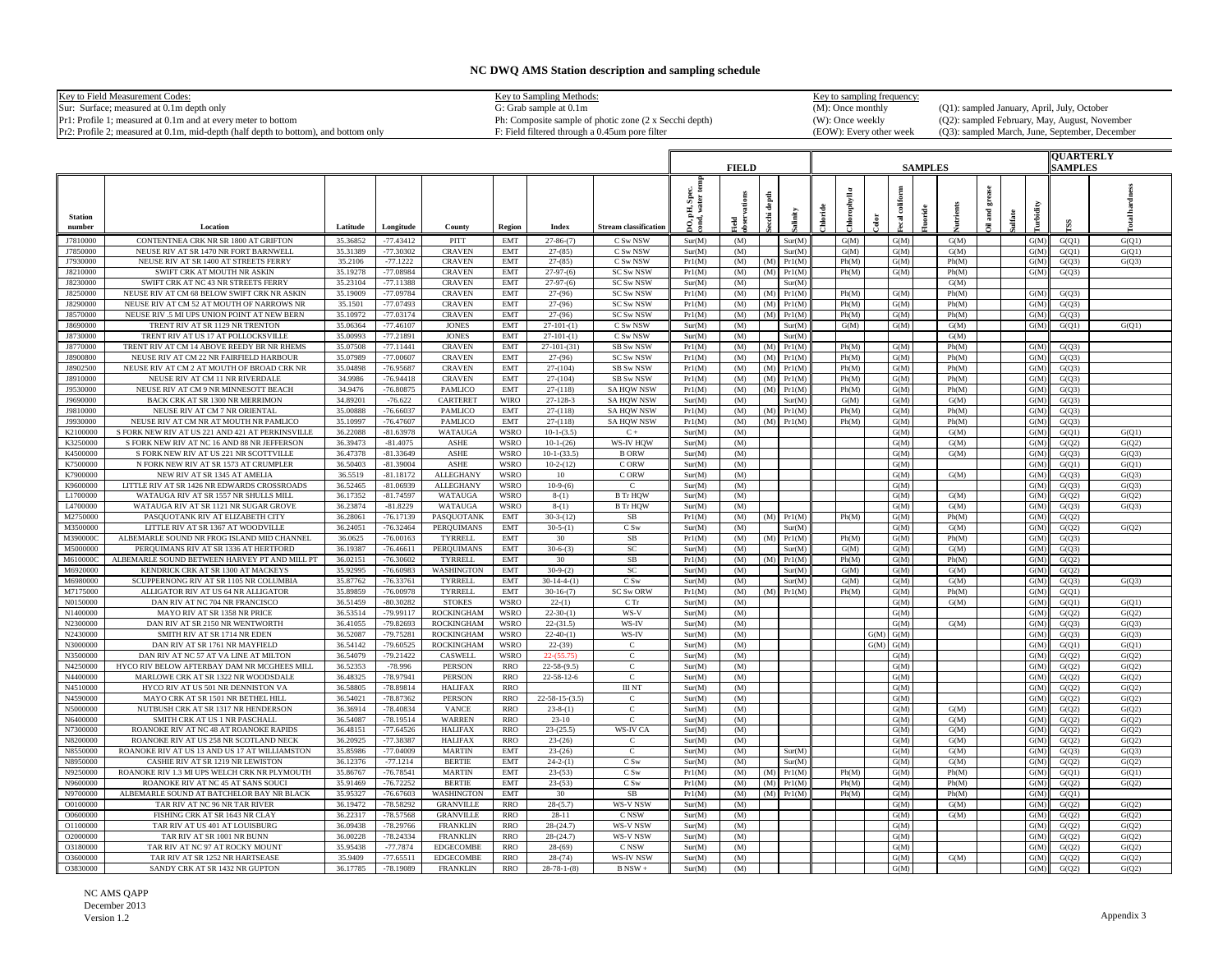|                          | Key to Field Measurement Codes:<br>Sur: Surface; measured at 0.1m depth only<br>Pr1: Profile 1; measured at 0.1m and at every meter to bottom<br>Pr2: Profile 2; measured at 0.1m, mid-depth (half depth to bottom), and bottom only |                      | <b>Key to Sampling Methods:</b><br>G: Grab sample at 0.1m<br>Ph: Composite sample of photic zone (2 x Secchi depth)<br>F: Field filtered through a 0.45um pore filter |                                      |                            |                                            |                                    | Key to sampling frequency:<br>(M): Once monthly<br>(W): Once weekly<br>(EOW): Every other week |                     |            |                  |         |                     | (Q1): sampled January, April, July, October<br>(Q2): sampled February, May, August, November<br>(Q3): sampled March, June, September, December |              |                |                |                   |            |              |                                    |                |  |
|--------------------------|--------------------------------------------------------------------------------------------------------------------------------------------------------------------------------------------------------------------------------------|----------------------|-----------------------------------------------------------------------------------------------------------------------------------------------------------------------|--------------------------------------|----------------------------|--------------------------------------------|------------------------------------|------------------------------------------------------------------------------------------------|---------------------|------------|------------------|---------|---------------------|------------------------------------------------------------------------------------------------------------------------------------------------|--------------|----------------|----------------|-------------------|------------|--------------|------------------------------------|----------------|--|
|                          |                                                                                                                                                                                                                                      |                      |                                                                                                                                                                       |                                      |                            |                                            |                                    |                                                                                                | <b>FIELD</b>        |            |                  |         |                     |                                                                                                                                                |              | <b>SAMPLES</b> |                |                   |            |              | <b>OUARTERLY</b><br><b>SAMPLES</b> |                |  |
| <b>Station</b><br>number | Location                                                                                                                                                                                                                             | Latitude             | Longitude                                                                                                                                                             | County                               | Region                     | Index                                      | Stream classificatio               | Spec.<br>pH, s<br>ਂ ਵ                                                                          | ield<br>bservations | echi depth | dinity           | hloride | hlorophyll <i>a</i> | olor                                                                                                                                           | cal coliform | uoride         | utrients       | grease<br>$u$ and | $n$ affate | urbidity     | S.                                 | otal hard      |  |
| O3870000                 | SWIFT CRK AT SR 1310 AT HILLIARDSTON                                                                                                                                                                                                 | 36.11175             | $-77.92122$                                                                                                                                                           | <b>NASH</b>                          | <b>RRO</b>                 | $28 - 78 - (0.5)$                          | C ORW NSW                          | Sur(M)                                                                                         | (M)                 |            |                  |         |                     |                                                                                                                                                | G(M)         |                |                |                   |            | G(M)         | G(Q2)                              | G(Q2)          |  |
| O4000000                 | SWIFT CRK AT SR 1253 NR LEGGETT                                                                                                                                                                                                      | 35,96679             | $-77.58535$                                                                                                                                                           | <b>EDGECOMBE</b>                     | <b>RRO</b>                 | $28 - 78 - (6.5)$                          | WS-IV NSW                          | Sur(M)                                                                                         | (M)                 |            |                  |         |                     |                                                                                                                                                | G(M)         |                |                |                   |            | G(M          | G(Q2)                              | G(Q2)          |  |
| Q4680000<br>O525000      | FISHING CRK AT US 301 NR ENFIELD<br>TAR RIV AT NC 33 AND US 64 BUS AT TARBORO                                                                                                                                                        | 36.15094<br>35.89352 | $-77.6926$<br>$-77.53233$                                                                                                                                             | <b>EDGECOMBE</b><br><b>EDGECOMBE</b> | <b>RRO</b><br><b>RRO</b>   | $28-79-(29)$<br>$28-(80)$                  | $C$ NSW<br>C <sub>NSW</sub>        | Sur(M)<br>Sur(M)                                                                               | (M)<br>(M)          |            |                  |         |                     |                                                                                                                                                | G(M)<br>G(M) |                | G(M)<br>G(M)   |                   |            | G(M<br>G(M)  | G(Q2)<br>G(Q2)                     | G(Q2)<br>G(Q2) |  |
| O620000                  | TAR RIV AT NC 222 NR FALKLAND                                                                                                                                                                                                        | 35.69624             | $-77.48949$                                                                                                                                                           | PITT                                 | EMT                        | $28-(84)$                                  | WS-IV NSW                          | Sur(M)                                                                                         | (M)                 |            | Sur(M)           |         |                     |                                                                                                                                                | G(M)         |                | G(M)           |                   |            | G(M)         | G(O2)                              | G(Q2)          |  |
| O6205000                 | CONETOE CRK AT SR 1409 NR BETHEL                                                                                                                                                                                                     | 35.77427             | $-77.46384$                                                                                                                                                           | PITT                                 | EMT                        | $28 - 87 - (0.5)$                          | C <sub>NSW</sub>                   | Sur(M)                                                                                         | (M)                 |            | Sur(M)           |         |                     |                                                                                                                                                | G(M)         |                | G(M)           |                   |            | G(M)         | G(Q1)                              | G(O1)          |  |
| O6450000                 | CHICOD CRK AT SR 1760 NR SIMPSON                                                                                                                                                                                                     | 35.56149             | $-77.23047$                                                                                                                                                           | PITT                                 | EMT                        | 28-101                                     | <b>CNSW</b>                        | Sur(M)                                                                                         | (M)                 |            | Sur(M)           |         |                     |                                                                                                                                                | G(M)         |                | G(M)           |                   |            | G(M)         | G(03)                              | G(Q3)          |  |
| O6500000                 | TAR RIV AT SR 1565 NR GRIMESLAND                                                                                                                                                                                                     | 35,57404             | $-77.17542$                                                                                                                                                           | PITT                                 | <b>EMT</b>                 | $28-(99.5)$                                | <b>B NSW</b>                       | Sur(M)                                                                                         | (M)                 |            | Sur(M)           |         |                     |                                                                                                                                                | G(M)         |                | G(M)           |                   |            | G(M)         | G(Q1)                              | G(O1)          |  |
| O7300000<br>O7650000     | TRANTERS CRK AT SR 1403 NR WASHINGTON<br>PAMLICO RIV AT US 17 AT WASHINGTON                                                                                                                                                          | 35.56297<br>35.54321 | $-77.0864$<br>$-77.06152$                                                                                                                                             | <b>BEAUFORT</b><br><b>BEAUFORT</b>   | <b>EMT</b><br>EMT          | 28-103<br>$29-(1)$                         | C Sw NSW<br><b>SC NSW</b>          | Sur(M)<br>Sur(M)                                                                               | (M)<br>(M)          |            | Sur(M)<br>Sur(M) |         | G(M)<br>G(M)        |                                                                                                                                                | G(M)<br>G(M) |                | G(M)<br>G(M)   |                   |            | G(M)<br>G(M) | G(Q2)<br>G(O3)                     | G(O2)          |  |
| O7680000                 | PAMLICO RIV AT CM 16 NR WHICHARD BEACH                                                                                                                                                                                               | 35.50791             | $-77.02034$                                                                                                                                                           | <b>BEAUFORT</b>                      | EMT                        | $29-(5)$                                   | <b>SB NSW</b>                      | Pr1(M)                                                                                         | (M)                 |            | Pr1(M)           |         | Ph(M)               |                                                                                                                                                | G(M)         |                | Ph(M)          |                   |            | G(M)         | G(O1)                              |                |  |
| O7710000                 | CHOCOWINITY BAY ABOVE SILAS CRK NR WHICHARD                                                                                                                                                                                          | 35.5031              | $-77.04231$                                                                                                                                                           | <b>BEAUFORT</b>                      | EMT                        | $29-6-(1)$                                 | <b>SC NSW</b>                      | Pr1(M)                                                                                         | (M)                 |            | Pr1(M            |         | Ph(M)               |                                                                                                                                                | G(M)         |                | Ph(M)          |                   |            | G(M)         | G(Q2)                              |                |  |
| 07870000                 | PAMLICO RIV AT MOUTH OF BROAD CRK NR BUNYON MID                                                                                                                                                                                      | 35.46183             | $-76.95956$                                                                                                                                                           | <b>BEAUFORT</b>                      | EMT                        | $29-(5)$                                   | <b>SB NSW</b>                      | Pr1(M)                                                                                         | (M)                 |            | Pr1(M)           |         | Ph(M)               |                                                                                                                                                | G(M)         |                | Ph(M)          |                   |            | G(M)         | G(O1)                              |                |  |
| O8495000<br>O8498000     | BATH CRK AT NC 92 NR BATH<br>PAMLICO RIV AT CM 5 NR CORE POINT                                                                                                                                                                       | 35.47745<br>35.43048 | $-76.81692$<br>$-76.84144$                                                                                                                                            | <b>BEAUFORT</b><br><b>BEAUFORT</b>   | EMT<br>EMT                 | $29-19-(5.5)$<br>$29-(5)$                  | SB <sub>NSW</sub><br><b>SB NSW</b> | Pr1(M)<br>Pr1(M)                                                                               | (M)<br>(M)          |            | Pr1(M<br>Pr1(M   |         | Ph(M)<br>Ph(M)      |                                                                                                                                                | G(M)<br>G(M) |                | Ph(M)<br>Ph(M) |                   |            | G(M)<br>G(M) | G(Q1)<br>G(Q3)                     |                |  |
| 08650000                 | PAMLICO RIV AT CM 4 NR GUM POINT MID CHANNEL                                                                                                                                                                                         | 35,40471             | $-76.7670$                                                                                                                                                            | <b>BEAUFORT</b>                      | EMT                        | $29-(5)$                                   | <b>SB NSW</b>                      | Pr1(M)                                                                                         | (M)                 |            | Pr1(M            |         | Ph(M)               |                                                                                                                                                | G(M)         |                | Ph(M)          |                   |            | G(M)         | G(Q3)                              |                |  |
| O9059000                 | PAMLICO RIV AT HICKORY PT NR SOUTH CRK                                                                                                                                                                                               | 35.38542             | 76.68372                                                                                                                                                              | <b>BEAUFORT</b>                      | EMT                        | $29-(27)$                                  | <b>SA HQW NSW</b>                  | Pr1(M)                                                                                         | (M)                 |            | Pr1(M            |         | Ph(M)               |                                                                                                                                                | G(M)         |                | Ph(M)          |                   |            | G(M)         | G(Q2)                              |                |  |
| O9750500                 | PUNGO CRK AT NC 92 AT SIDNEY CROSSROADS                                                                                                                                                                                              | 35.49938             | $-76.67239$                                                                                                                                                           | <b>BEAUFORT</b>                      | EMT                        | 29-34-35                                   | <b>SC NSW</b>                      | Sur(M)                                                                                         | (M)                 |            | Sur(M)           |         | G(M)                |                                                                                                                                                | G(M)         |                | G(M)           |                   |            | G(M)         | G(Q3)                              |                |  |
| O9751000                 | PANTEGO CRK AT NC 92 AT BELHAVEN                                                                                                                                                                                                     | 35.54248             | $-76.6363$                                                                                                                                                            | <b>BEAUFORT</b>                      | EMT                        | $29-34-34-(2)$                             | <b>SC NSW</b>                      | Sur(M)                                                                                         | (M)                 |            | Sur(M)           |         | G(M)                |                                                                                                                                                | G(M)         |                | G(M)           |                   |            | G(M)         | G(Q1)                              |                |  |
| O9755000<br>O9758500     | VAN SWAMP AT NC 32 NR HOKE<br>PUNGO RIV AT US 264 NR PONZER                                                                                                                                                                          | 35.73038<br>35.57135 | $-76.7465$<br>$-76.50152$                                                                                                                                             | WASHINGTON<br><b>BEAUFORT</b>        | EMT<br>EMT                 | $29-34-34-(1)$<br>$29-34-(12)$             | C Sw NSW<br><b>SB NSW</b>          | Sur(M)<br>Sur(M)                                                                               | (M)<br>(M)          |            | Sur(M)<br>Sur(M) |         | G(M)                |                                                                                                                                                | G(M)<br>G(M) |                | G(M)<br>G(M)   |                   |            | G(M)<br>G(M) | G(Q3)<br>G(Q2)                     | G(Q3)          |  |
| O982500C                 | PAMLICO RIV BETWEEN MOUTHS OF PUNGO RIV AND                                                                                                                                                                                          | 35.36185             | $-76.58059$                                                                                                                                                           | <b>BEAUFORT</b>                      | EMT                        | $29-(27)$                                  | <b>SA HOW NSW</b>                  | Pr1(M)                                                                                         | (M)                 |            | Pr1(M)           |         | Ph(M)               |                                                                                                                                                | G(M)         |                | Ph(M)          |                   |            | G(M)         | G(O1)                              |                |  |
| P0600000                 | NEW RIV AT SR 1314 NR GUM BRANCH                                                                                                                                                                                                     | 34.84897             | $-77.5196$                                                                                                                                                            | ONSLOW                               | <b>WIRO</b>                | $19-(1)$                                   | C <sub>NSW</sub>                   | Sur(M)                                                                                         | (M)                 |            | Sur(M)           |         | G(M)                |                                                                                                                                                | G(M)         |                | G(M)           |                   |            | G(M)         | G(Q3)                              | G(Q3)          |  |
| P1200000                 | NEW RIV AT US 17 AT JACKSONVILLE                                                                                                                                                                                                     | 34.75304             | $-77.43433$                                                                                                                                                           | ONSLOW                               | <b>WIRO</b>                | $19-(10.5)$                                | <b>SB HOW NSW</b>                  | Pr2(M)                                                                                         | (M)                 |            | Pr2(M)           |         | Ph(M)               |                                                                                                                                                | G(M)         |                | Ph(M)          |                   |            | G(M)         | G(Q3)                              |                |  |
| P2105000<br>P2113000     | BRINSON CRK AT MOUTH AT JACKSONVILLE<br>NEW RIV AT WILSON BAY AT CENTER POINT                                                                                                                                                        | 34.73475<br>34.73854 | $-77.44025$<br>$-77.42746$                                                                                                                                            | ONSLOW<br>ONSLOW                     | <b>WIRO</b><br><b>WIRO</b> | $19 - 12$<br>$19 - 14$                     | <b>SC NSW</b><br><b>SC HOW NSW</b> | Sur(M)<br>Pr2(M)                                                                               | (M)<br>(M)          |            | Sur(M)<br>Pr2(M) |         | G(M)<br>Ph(M)       |                                                                                                                                                | G(M)<br>G(M) |                | G(M)<br>Ph(M)  |                   |            | G(M)<br>G(M) | G(O3)<br>G(Q3)                     |                |  |
| P3100000                 | LITTLE NORTHEAST CRK AT SR 1406 NR JACKSONVILLE                                                                                                                                                                                      | 34.74835             | $-77.3292$                                                                                                                                                            | ONSLOW                               | <b>WIRO</b>                | $19 - 16 - 2$                              | C <sub>NSW</sub>                   | Sur(M)                                                                                         | (M)                 |            | Sur(M)           |         | G(M)                |                                                                                                                                                | G(M          |                | G(M)           |                   |            | G(M)         | G(Q3)                              | G(O3)          |  |
| P3700000                 | NORTHEAST CRK AT NC 24 AT JACKSONVILLE                                                                                                                                                                                               | 34.73479             | -77.3535                                                                                                                                                              | <b>ONSLOW</b>                        | WIRO                       | $19-16-(3.5)$                              | <b>SC HQW NSW</b>                  | Pr2(M)                                                                                         | (M)                 |            | Pr2(M            |         | Ph(M                |                                                                                                                                                | G(M)         |                | Ph(M)          |                   |            | G(M)         | G(Q3)                              |                |  |
| P4100000                 | SOUTHWEST CRK AT THE NARROWS                                                                                                                                                                                                         | 34.68399             | -77.42621                                                                                                                                                             | ONSLOW                               | <b>WIRO</b>                | $19-17-(6.5)$                              |                                    | Pr2(M)                                                                                         | (M)                 |            | Pr2(M)           |         | Ph(M)               |                                                                                                                                                | G(M)         |                | Ph(M)          |                   |            | G(M)         | G(Q3)                              |                |  |
| P4600000                 | NEW RIV UPS OF FRENCHS CRK                                                                                                                                                                                                           | 34.64669             | 77.34756                                                                                                                                                              | ONSLOW                               | <b>WIRO</b>                | $19-(15.5)$                                | <b>SC NSW</b>                      | Pr2(M)                                                                                         | (M)                 |            | Pr2(M)           |         | Ph(M)               |                                                                                                                                                | G(M)         |                | Ph(M)          |                   |            | G(M)         | G(O3)                              |                |  |
| P6400000<br>P7300000     | WHITE OAK RIV AT SR 1442 NR STELLA<br>NEWPORT RIV AT SR 1247 AT NEWPORT                                                                                                                                                              | 34.77486<br>34.78054 | 77.15383<br>-76.85971                                                                                                                                                 | ONSLOW<br><b>CARTERET</b>            | <b>WIRO</b><br><b>WIRO</b> | $20-(18)$<br>$21-(1)$                      | <b>SAHOW</b><br>$\mathbf C$        | Sur(M)<br>Sur(M)                                                                               | (M)<br>(M)          |            | Sur(M)<br>Sur(M) |         |                     |                                                                                                                                                | G(M)<br>G(M) |                |                |                   |            | G(M)<br>G(M) | G(O3)<br>G(03)                     | G(Q3)          |  |
| P8750000                 | CALICO CRK AT SR 1243 AT MOREHEAD CITY                                                                                                                                                                                               | 34,73436             | $-76.7421$                                                                                                                                                            | CARTERET                             | <b>WIRO</b>                | $21 - 32$                                  | <b>SC HOW</b>                      | Sur(M)                                                                                         | (M)                 |            | Sur(M)           |         | G(M)                |                                                                                                                                                | G(M)         |                | G(M)           |                   |            | G(M)         | G(Q3)                              |                |  |
| P8800000                 | CALICO CRK AT SR 1176 AT MOREHEAD CITY                                                                                                                                                                                               | 34,72791             | $-76.72921$                                                                                                                                                           | CARTERET                             | <b>WIRO</b>                | $21 - 32$                                  | <b>SC HOW</b>                      | Pr2(M)                                                                                         | (M)                 |            | Pr2(M)           |         | Ph(M)               |                                                                                                                                                | G(M)         |                | Ph(M)          |                   |            | G(M)         | G(Q3)                              |                |  |
| P8975000                 | NORTH RIV AT US 70 NR BETTIE                                                                                                                                                                                                         | 34,78901             | $-76.61005$                                                                                                                                                           | CARTERET                             | WIRO                       | $21 - 35 - 1$                              | <b>SAHQW</b>                       | Sur(M)                                                                                         | (M)                 |            | Sur(M)           |         |                     |                                                                                                                                                | G(M)         |                |                |                   |            | G(M)         | G(Q3)                              |                |  |
| P8978000<br>O0220000     | BROAD CRK AT US 70 NR MASONTOWN<br>ELK CRK AT NC 268 AT ELKVILLE                                                                                                                                                                     | 34,8798<br>36.06952  | $-76.41476$<br>$-81.40237$                                                                                                                                            | CARTERET<br>WILKES                   | WIRO<br><b>WSRO</b>        | $21 - 35 - 7 - 10 - 4$<br>$12-24-(10)$     | SC<br><b>BORW</b>                  | Sur(M)<br>Sur(M)                                                                               | (M)<br>(M)          |            | Sur(M)           |         |                     |                                                                                                                                                | G(M)<br>G(M) |                | G(M)           |                   |            | G(M)<br>G(M) | G(Q3)<br>G(O1)                     | G(Q1)          |  |
| Q0450000                 | YADKIN RIV AT US 421 BUS AT N WILKESBORO                                                                                                                                                                                             | 36.16597             | $-81.13447$                                                                                                                                                           | <b>WILKES</b>                        | <b>WSRO</b>                | $12-(38)$                                  | C                                  | Sur(M)                                                                                         | (M)                 |            |                  |         |                     |                                                                                                                                                | G(M)         |                |                |                   |            | G(M)         | G(Q2)                              | G(Q2)          |  |
| Q0660000                 | ROARING RIV AT SR 1990 NR ROARING RIVER                                                                                                                                                                                              | 36.24802             | $-81.0430$ <sup>2</sup>                                                                                                                                               | WILKES                               | <b>WSRO</b>                | $12 - 46$                                  | $\mathbf{B}$                       | Sur(M)                                                                                         | (M)                 |            |                  |         |                     |                                                                                                                                                | G(M)         |                |                |                   |            | G(M)         | G(Q2)                              | G(O2)          |  |
| O0810000                 | YADKIN RIV AT US 21 BUS AT ELKIN                                                                                                                                                                                                     | 36.24176             | $-80.84734$                                                                                                                                                           | YADKIN                               | <b>WSRO</b>                | $12-(53)$                                  | $\mathcal{C}$                      | Sur(M)                                                                                         | (M)                 |            |                  |         |                     |                                                                                                                                                | G(M)         |                |                |                   |            | G(M)         | G(Q1)                              | G(O1)          |  |
| Q1780000                 | ARARAT RIV AT SR 2019 AT ARARA'<br>YADKIN RIV AT SR 1605 AT ENON                                                                                                                                                                     | 36.40361<br>36.13279 | $-80.56113$<br>$-80.44539$                                                                                                                                            | <b>SURRY</b><br><b>FORSYTH</b>       | <b>WSRO</b><br><b>WSRO</b> | $12 - 72 - (4.5)$<br>$12-(80.7)$           | $\mathcal{C}$<br>WS-IV             | Sur(M)                                                                                         | (M)                 |            |                  |         |                     |                                                                                                                                                | G(M)         |                |                |                   |            | G(M<br>G(M   | G(Q3)                              | G(O3)<br>G(Q3) |  |
| Q2040000<br>Q2510000     | SALEM CRK AT ELLEDGE WWTP AT WINSTON SALEM                                                                                                                                                                                           | 36.03878             | $-80.30416$                                                                                                                                                           | <b>FORSYTH</b>                       | <b>WSRO</b>                | $12-94-12-(4)$                             | $\mathbf{C}$                       | Sur(M)<br>Sur(M)                                                                               | (M)<br>(M)          |            |                  |         |                     |                                                                                                                                                | G(M)<br>G(M) |                | G(M)           |                   |            | G(M          | G(Q3)<br>G(Q2)                     | G(Q2)          |  |
| Q2600000                 | MUDDY CRK AT SR 2995 NR MUDDY CREEK                                                                                                                                                                                                  | 36.00001             | $-80.34$                                                                                                                                                              | <b>FORSYTH</b>                       | <b>WSRO</b>                | $12-94-(0.5)$                              | $\sqrt{ }$                         | Sur(M)                                                                                         | (M)                 |            |                  |         |                     | G(M)                                                                                                                                           | G(M)         |                | G(M)           |                   |            | G(M          | G(Q2)                              | G(Q2)          |  |
| Q2810000                 | YADKIN RIV AT US 64 AT YADKIN COLLEGE                                                                                                                                                                                                | 35.857               | $-80.38628$                                                                                                                                                           | <b>DAVIDSON</b>                      | <b>WSRO</b>                | $12-(97.5)$                                | WS-IV CA                           | Sur(M)                                                                                         | (M)                 |            |                  |         |                     |                                                                                                                                                | G(M)         |                |                |                   |            | G(M)         | G(Q2)                              | G(Q2)          |  |
| Q3460000                 | S YADKIN RIV AT SR 1159 NR MOCKSVILLE                                                                                                                                                                                                | 35.84478             | $-80.6591$                                                                                                                                                            | <b>DAVIE</b>                         | <b>WSRO</b>                | $12-108-(14.5)$                            | WS-IV                              | Sur(M)                                                                                         | (M)                 |            |                  |         |                     |                                                                                                                                                | G(M)         |                |                |                   |            | G(M)         | G(O2)                              | G(Q2)          |  |
| Q3484000<br>Q3735000     | HUNTING CRK AT SR 2115 NR HARMONY<br>FOURTH CRK AT SR 2308 NR ELMWOOD                                                                                                                                                                | 36.00024<br>35.76841 | 80.74562<br>$-80.74978$                                                                                                                                               | <b>IREDELL</b><br><b>IREDELL</b>     | <b>MRO</b><br><b>MRO</b>   | $12 - 108 - 16 - (0.5)$<br>$12 - 108 - 20$ | WS-III<br>C                        | Sur(M)<br>Sur(M)                                                                               | (M)<br>(M)          |            |                  |         |                     |                                                                                                                                                | G(M)<br>G(M) |                | G(M)           |                   |            | G(M)<br>G(M) | G(Q2)<br>G(Q2)                     | G(Q2)<br>G(Q2) |  |
| O3934500                 | THIRD CRK AT SR 1970 NR WOODLEAF                                                                                                                                                                                                     | 35.76742             | $-80.62609$                                                                                                                                                           | <b>ROWAN</b>                         | <b>MRO</b>                 | 12-108-20-4                                | C                                  | Sur(M)                                                                                         | (M)                 |            |                  |         |                     |                                                                                                                                                | G(M)         |                |                |                   |            | G(M)         | G(O1)                              | G(O1)          |  |
| O4120000                 | SECOND CRK AT US 70 NR BARBER                                                                                                                                                                                                        | 35.7184              | 80.5953                                                                                                                                                               | <b>ROWAN</b>                         | <b>MRO</b>                 | $12 - 108 - 21$                            | $\mathcal{C}$                      | Sur(M)                                                                                         | (M)                 |            |                  |         |                     |                                                                                                                                                | G(M)         |                |                |                   |            | G(M)         | G(O1)                              | G(O1)          |  |
| Q4540000                 | GRANTS CRK AT SR 1915 NR SALISBURY                                                                                                                                                                                                   | 35.70718             | $-80.43608$                                                                                                                                                           | <b>ROWAN</b>                         | <b>MRO</b>                 | $12 - 110$                                 | $\mathcal{C}$                      | Sur(M)                                                                                         | (M)                 |            |                  |         |                     |                                                                                                                                                | G(M)         |                | G(M)           |                   |            | G(M)         | G(Q2)                              | G(O2)          |  |
| Q4660000<br>O536000      | YADKIN RIV AT NC 150 NR SPENCER<br>TOWN CRK AT SR 2168 NR DUKE                                                                                                                                                                       | 35.72303<br>35.66353 | $-80.3905$<br>80.3541                                                                                                                                                 | <b>ROWAN</b><br><b>ROWAN</b>         | <b>MRO</b><br><b>MRO</b>   | $12-(108.5)$<br>$12-(108.5)$               | WS-V<br>WS-V                       | Sur(M)<br>Sur(M)                                                                               | (M)<br>(M)          |            |                  |         | G(M)                |                                                                                                                                                | G(M)<br>G(M) |                | G(M)           |                   |            | G(M)<br>G(M) | G(Q2)<br>G(O1)                     | G(O2)<br>G(O1) |  |
| O5780000                 | RICH FORK AT SR 1800 NR THOMASVILLE                                                                                                                                                                                                  | 35.92668             | 80.12464                                                                                                                                                              | <b>DAVIDSON</b>                      | WSRC                       | $12 - 119 - 7$                             | $\mathcal{C}$                      | Sur(M)                                                                                         | (M)                 |            |                  |         |                     |                                                                                                                                                | G(M)         |                | G(M)           |                   |            | G(M)         | G(03)                              | G(O3)          |  |
| O5906000                 | HAMBY CRK AT SR 2790 NR HOLLY GROVE                                                                                                                                                                                                  | 35.8324              | 80.17472                                                                                                                                                              | <b>DAVIDSON</b>                      | <b>WSRO</b>                | $12 - 119 - 7 - 4$                         | $\mathcal{C}$                      | Sur(M)                                                                                         | (M)                 |            |                  |         |                     |                                                                                                                                                | G(M)         |                | G(M)           |                   |            | G(M)         | G(03)                              | G(O3)          |  |
| Q5930000                 | ABBOTTS CRK AT SR 1243 AT LEXINGTON                                                                                                                                                                                                  | 35.80629             | 80.23488                                                                                                                                                              | <b>DAVIDSON</b>                      | <b>WSRO</b>                | $12-119-(6)$                               | $\mathcal{C}$                      | Sur(M)                                                                                         | (M)                 |            |                  |         |                     |                                                                                                                                                | G(M)         |                | G(M)           |                   |            | G(M)         | G(Q3)                              | G(Q3)          |  |
| Q5970000                 | ABBOTTS CRK AT NC 47 NR COTTON GROVE                                                                                                                                                                                                 | 35.74795             | $-80.2414$                                                                                                                                                            | <b>DAVIDSON</b>                      | <b>WSRO</b>                | 12-118.5                                   | WS-V <sub>B</sub>                  | Sur(M)                                                                                         | (M)                 |            |                  |         | G(M)                |                                                                                                                                                | G(M)         |                | G(M)           |                   |            | G(M)         | G(Q3)                              | G(Q3)          |  |
| Q6120000<br>Q6810000     | YADKIN RIV AT SR 1002 AT HIGH ROCK<br>UWHARRIE RIV AT NC 109 NR UWHARRIE                                                                                                                                                             | 35,5968<br>35.43121  | 80.2312<br>$-80.0164$                                                                                                                                                 | <b>DAVIDSON</b><br><b>MONTGOMERY</b> | <b>WSRO</b><br>FRO         | $12-(124.5)$<br>$13-2-(17.5)$              | WS-IV B CA<br>WS-IV <sub>B</sub>   | Sur(M)<br>Sur(M)                                                                               | (M)<br>(M)          |            |                  |         |                     |                                                                                                                                                | G(M)<br>G(M) |                | G(M)           |                   |            | G(M)<br>G(M) | G(Q3)<br>G(Q1)                     | G(Q3)<br>G(Q1) |  |
| Q7150000                 | PEE DEE RIV AT NC 731 NR SHANKLE                                                                                                                                                                                                     | 35.20052             | $-80.06248$                                                                                                                                                           | <b>STANLY</b>                        | <b>MRO</b>                 | $13-(15.5)$                                | WS-V <sub>B</sub>                  | Sur(M)                                                                                         | (M)                 |            |                  |         |                     |                                                                                                                                                | G(M)         |                | G(M)           |                   |            | G(M)         | G(Q1)                              | G(Q1)          |  |